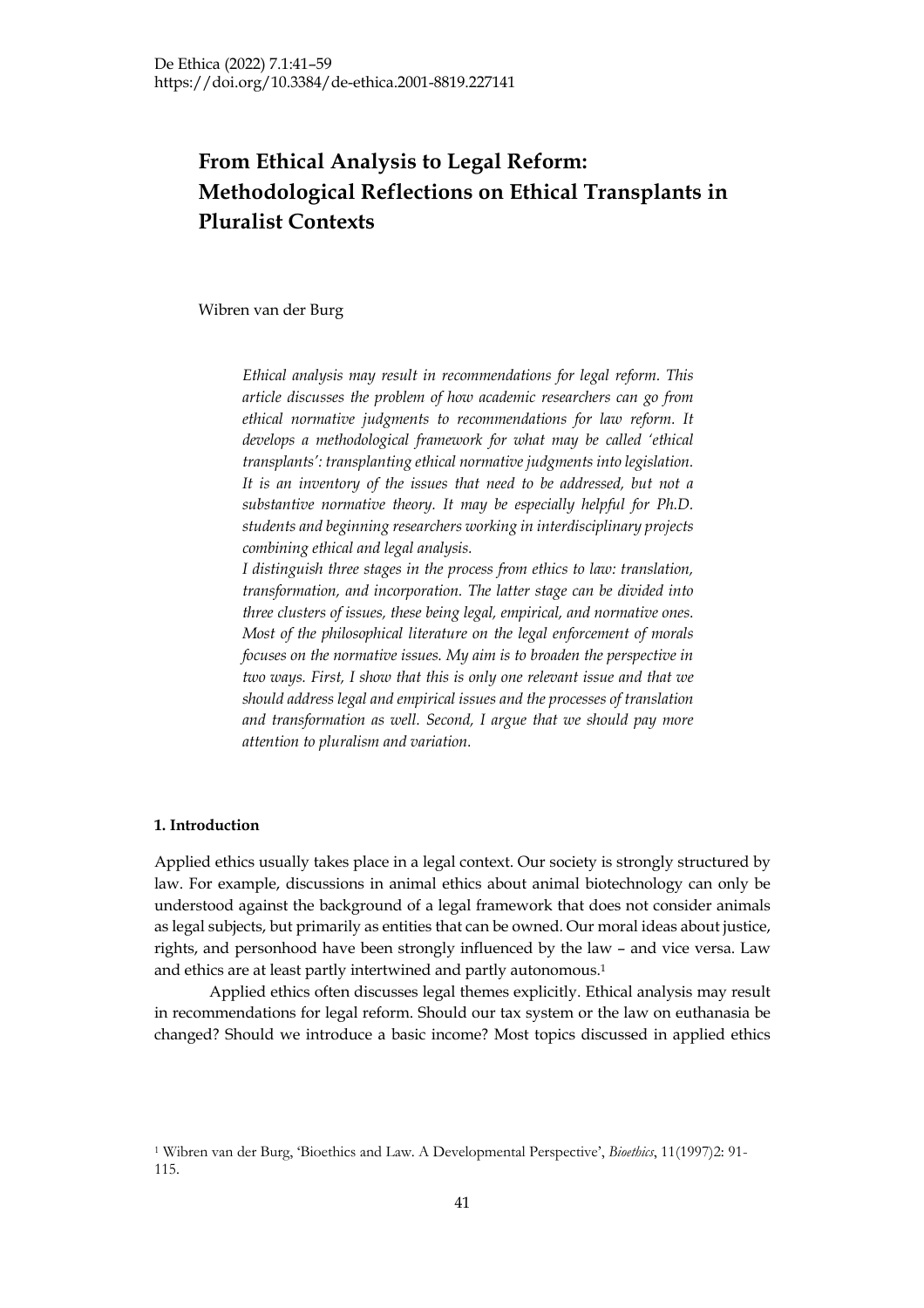have a legal dimension, and ethicists are frequently members – or even chairs – of advisory committees on law reform.2

Though law and ethics look similar in many respects, they are also different. Therefore, the results of ethical analysis cannot simply be transplanted into a legal context. For example, let us assume that ethicists conclude that voluntary euthanasia at the request of a fully competent patient enduring unbearable suffering can be morally justified.3 This is a normative judgment in a first-person perspective for a clearly defined category of particular cases. However, law enforcement officials can only take a more general thirdperson perspective, and this entails many complicated issues. There are major problems such as definition, proof, unwanted side-effects, and fittingness in the criminal law system. How, for example, can a prosecutor really ascertain the intention of patients, the severity of their suffering, and their competence? How can we prevent undue influence by patients' children? How can we prevent a murder being successfully disguised as an act of euthanasia? Because of these problems, we cannot simply transplant this moral norm into the criminal code.

There has been little methodological reflection on how ethical insights can be incorporated into law. Of course, there have been studies on whether and how moral norms should be incorporated into criminal law; examples are the continuing discussions inspired by the Hart-Devlin debate.4 Similarly, there have been various sociological studies about the effects and side-effects of legally enforcing morality.5 However, each of these provide only part of the story. Moreover, most of these approaches discuss morality – rather than ethical analysis – as their starting point, and criminal law as the subfield of law, rather than all subfields of law.

In this article, I will provide a systematic methodological framework involving how to go from ethical normative judgments to recommendations for law reform. I focus on ethical normative judgments; that is, judgments that certain types of acts are morally justified, permitted, or reprehensible. Of course, ethical analysis may also result in other output than normative judgments. Ethicists can contribute to legal discussions in various ways: for example, through value judgments, conceptual clarification, or argumentation analysis. The problems and possibilities of integration into law for these categories may be partly the same and partly different from those with regard to normative judgments. But

<sup>2</sup> Famous UK examples are the Warnock Committee on human embryology in 1978, and the Williams Committee on obscenity and film censorship in 1979. Mary Warnock, 'Moral Thinking and

Government Policy: The Warnock Committee on Human Embryology', *The Milbank Memorial Fund Quarterly: Health and Society*, 63(1985)3: 504-522, provides interesting reflections on the process, and mentions many of the themes discussed in this article; for the latter report, see Bernard Williams (ed.), *Obscenity and film censorship: An abridgement of the Williams report*, Cambridge: Cambridge University Press 2015.

<sup>3</sup> In this article, I will abstain from taking substantive ethical positions myself: I just use familiar examples to illustrate my points. If readers do not agree with a particular example, they may simply reformulate the case: e.g. by adding the word 'not'.

<sup>4</sup> H.L.A. Hart, *Law, Liberty and Morality*, Oxford: Oxford University Press, 1963; Patrick Devlin, *The Enforcement of Morals*, Oxford: Oxford University Press, 1965. As an illustration of the influence of this debate, both reports mentioned in note 2 above were framed partly in terms of the two positions in this debate.

<sup>5</sup> For an overview, see Roger Cotterrell, *The Sociology of Law. An Introduction*, London: Butterworths 1992, Chapter 2.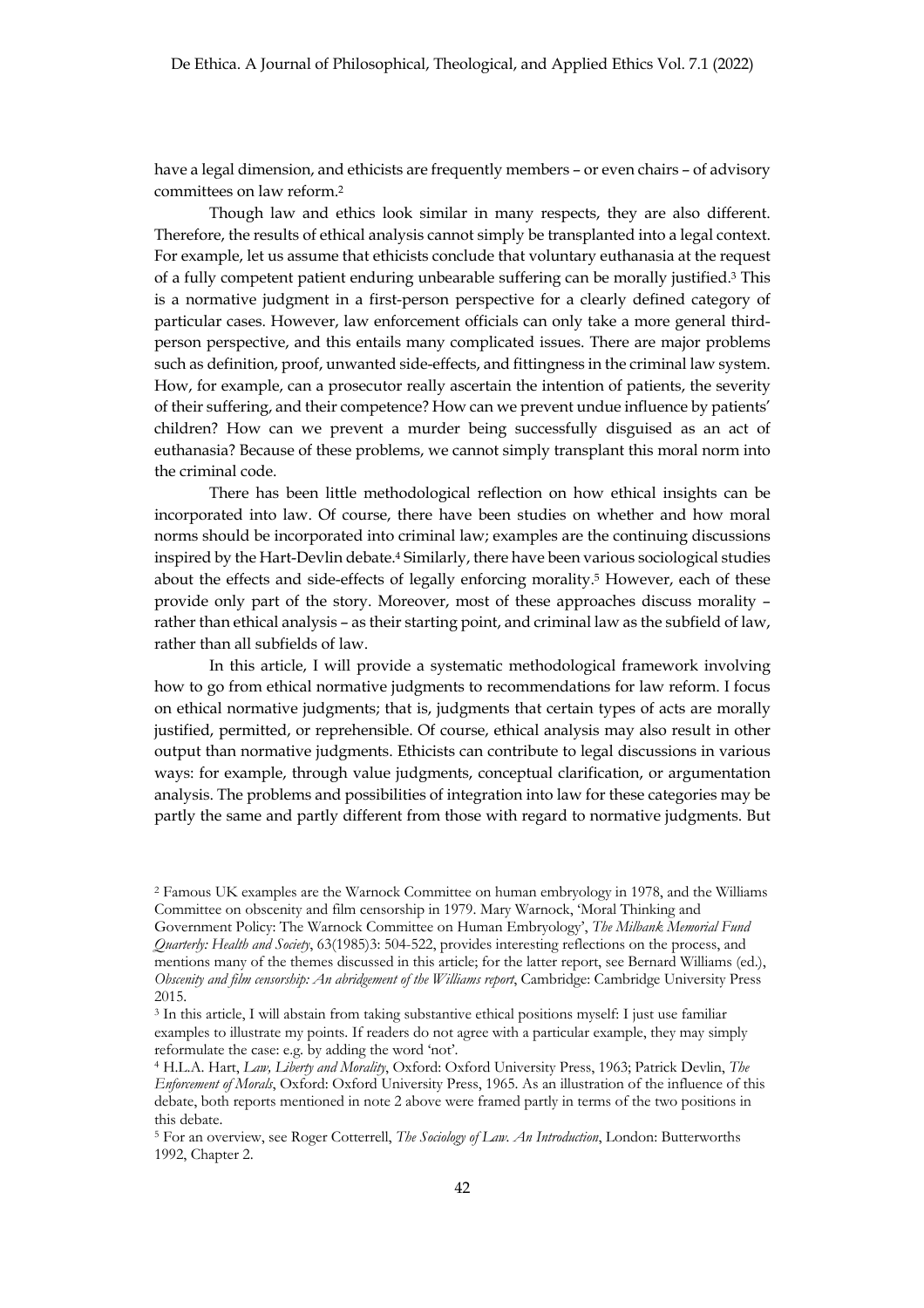for presentation purposes, I focus on normative judgments here. Of course, these judgments can only be understood against the background of the ethical theories in which they are embedded, the concepts used and the arguments supporting them, so I will refer to these too but they are not the focus. Moreover, I focus on a specific type of normative judgments, namely those that may provide a *prima facie* reason for law reform, because it seems to conflict with the current law. For example, the judgment that abortion is morally permissible under specific conditions is a reason for law reform if the current law completely prohibits abortion.

This article is an inventory of the issues that need to be addressed, but not a substantive normative theory. As such, it may be especially helpful for Ph.D. students and beginning researchers working in interdisciplinary projects in which ethical and legal analysis are combined. In comparative law, Alan Watson has discussed 'legal transplants': transplanting a legal construct from one legal order to another.6 That does not always work out well, like with medical transplants where the receiving body may reject the transplanted organ. This article can be seen as discussing the problems and possibilities of *ethical transplants*: transplanting ethical normative judgments into legislation.7

An ethical transplant requires three steps or processes: translation, transformation, and incorporation. How the dialect of ethics can be translated into the legal dialect is discussed in Section 2. Transformation is the process in which ethical judgments, theories and categories are transformed into judgments, theories and categories that are relevant and useful in a legal context. The most complex step is that of incorporation: the ethical judgment has to be integrated into the legal order. We may divide the issues of incorporation into three clusters. The first cluster consists of legal issues to do with the distinct characteristics of a legal order or a specific legal subfield (Section 4). The second cluster concerns empirical issues that deal with concerns like side-effects, costs, and popular support (Section 5). The third cluster consists of normative issues, such as the limits of government power, the balancing of rights, and liberal democracy (Section 6).

The distinction between these three processes is somewhat artificial. Actual research projects are iterative, integrated processes in which we switch between these steps throughout. The distinction is not a proscription of three steps that have to be taken in a consecutive order, but an identification of elements and issues to be taken into account during the full research process. The three steps are merely a simplification necessary for structuring the presentation. A similar simplification is the assumption that we start from an ethical judgment and only then embark on the three processes. Of course, in ethical research practice, the process leading to the ethical judgment already takes into account the various contextual aspects including the legal ones. Moreover, the ethical problem is embedded in a legal background, so even at the start ethics is not isolated from law. Usually the reason to start an ethical analysis is that there are certain practical problems

<sup>6</sup> Alan Watson, *Legal Transplants. An Approach to Comparative Law*, Athens and London: University of Georgia Press 1993[1974]). We may transplant full codes (like the Napoleonic Codes introduced in many European countries) but also individual statutes or clauses (e.g. legislators may adopt certain statutory rules legalising euthanasia from other legal states). See also Mathias Siems, *Comparative Law*, Cambridge: Cambridge University Press 2014, Chapter 8.

<sup>7</sup> For simplicity reasons, I focus here on legislation, but most of my analysis can be relevant, *mutatis mutandis*, for, e.g. self-regulation, treaties, contracts, and adjudication.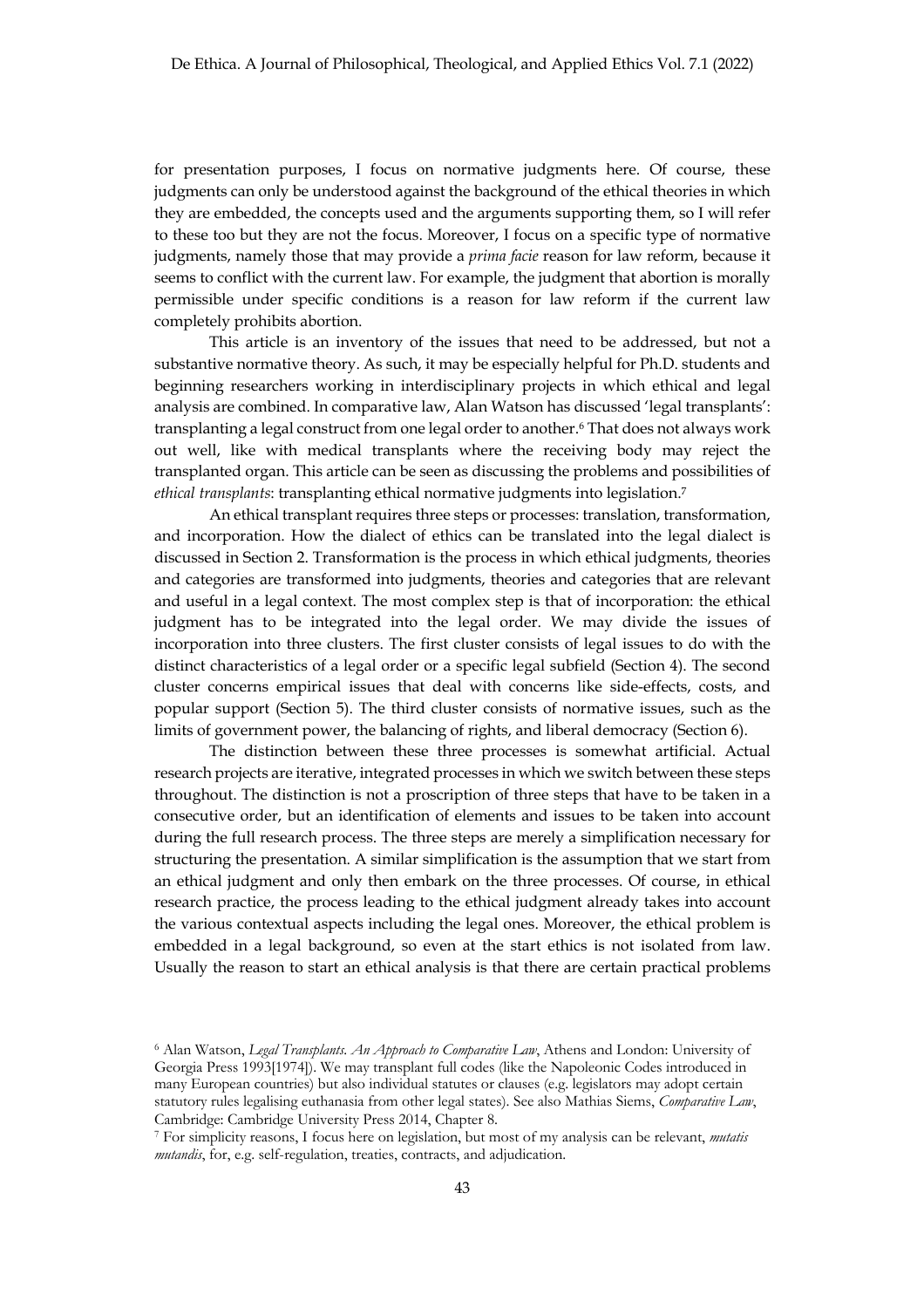that are broadly discussed in society. For example, ethical discussions of end-of-life decisions do not take place in a legal void; the ethical and broader societal debates have often even been triggered by actual legal cases. So the notion that we first start with a 'pure' ethical analysis and only then move to law, is a simplifying model. However, this model helps to clearly distinguish and identify the various processes and factors; it is up to the researchers at what stage they actual want to address them – as long as they address them somewhere during the process.

A recurrent theme in this essay is that we need to have an eye for variation and pluralism. Ethical theories often have universalist aims, and they abstract from concrete contexts. Examples are Rawls' original position and his theory for a nearly just society.8 However, law is highly contextual and variable. For example, the meaning of property in the Common Law tradition differs from that in the Civil Law tradition. Even within one legal order there is variation: in criminal law, responsibility means something different than in tort law, and the burden of proof is also different in both fields. One cannot simply argue that because Rawls' theory would imply a normative judgment that a high minimum wage is warranted, we must introduce this into the legal order of the United States, let alone of Brazil. There is too much variation in context here, and therefore we need to analyse carefully the various steps that have to be taken. Variation and pluralism are not restricted to law; both moral pluralism in society and the ethical pluralism of competing ethical theories pose additional challenges for ethical transplants.

### **2. Translation**

Law and morality are similar in many respects. They influence each other and partly overlap. The same holds for the corresponding academic disciplines: legal scholarship and ethics.9 I will not go into similarities and differences here, let alone in the relations between law and morality or between legal scholarship and ethics.10 According to some authors, law and morality are distinct and strongly differentiated; others suggest they are strongly connected; some even regard law as more or less a subcategory of morality.11 I have defended an intermediate position: namely, that law and morality are neither strongly intertwined nor completely separate; there is overlap and mutual influence.12 We could, of course, define law as conceptually distinct from morality, but then the distinction would merely be the result of our stipulative definition.13 Even so, it is inconsequential whether anyone would defend a stronger differentiation, because it would merely magnify the differences between both, and therefore only amplify the problems that I discuss regarding translation, transformation, and incorporation.

<sup>8</sup> John Rawls, *A Theory of Justice*, Oxford: Oxford University Press 1999[1971]).

<sup>9</sup> Wibren van der Burg, 'Law and Ethics: The Twin Disciplines' in: Bart van Klink and Sanne Taekema (eds.), *Law and Method. Interdisciplinary Research into Law* (Tübingen: Mohr Siebeck, 2011), 175-194.

<sup>10</sup> For an overview, see Roger A. Shiner, 'Law and Morality' in: Dennis Patterson (ed.), *A Companion to Philosophy of Law and Legal Theory*, Oxford: Blackwell 1996, 436-449.

<sup>11</sup> Ronald Dworkin, *Justice for Hedgehogs*, Cambridge, Mass.: Belknap Press 2011.

<sup>12</sup> Van der Burg 1997 op. cit. and Wibren van der Burg, *The Dynamics of Law and Morality. A Pluralist* 

*Account of Legal Interactionism* (Farnham: Ashgate, 2014).

<sup>13</sup> Van der Burg 2014 op. cit.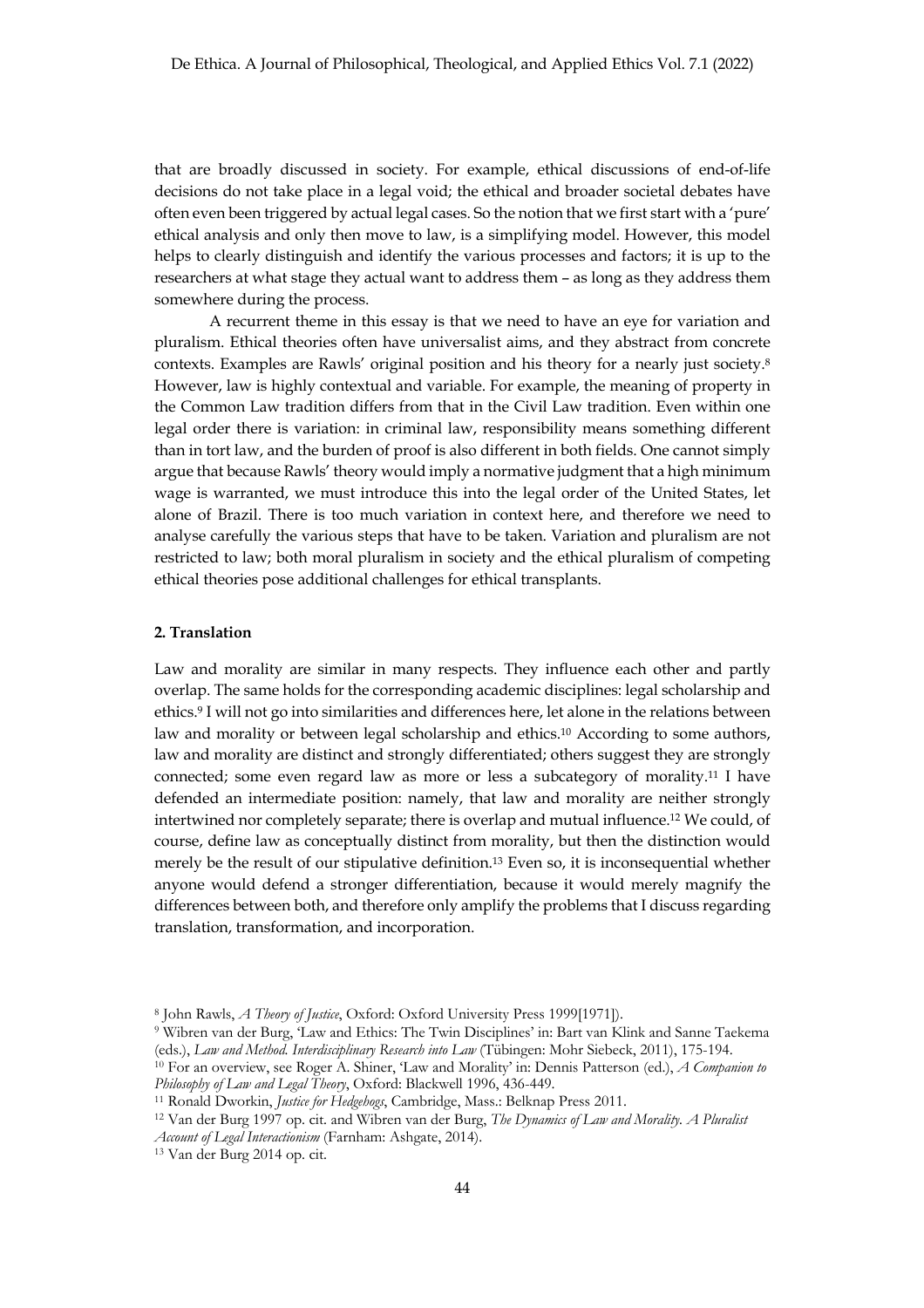Translation from ethics into legal scholarship is problematic because of the various differences between law and morality, and between the corresponding academic disciplines of legal scholarship and ethics.14 One of these differences is that moral language and legal language, although sharing a common etymological background, have partly diverged. We may regard law and morality as different dialects. Both have much in common, and the differences are mostly variations within a broader common social context. However, although law and morality often use the same words and concepts,15 it is in general a good methodological starting point to presume they are 'semantic false friends'. The linguistic notion of semantic false friends refers to two words in different languages that look similar but differ in meaning, and that have a common etymological origin.16 Legal and moral discourse share general concepts like rights, responsibility, fairness, and discrimination as well as more specific concepts such as rape or theft. Some statutes also know open norms with terms that are shared with morality, such as equity, fairness, or the care of a good employer. These norms may provide a bridge between law and morality, but even in those cases, there are minor or even substantive differences between the legal and the moral meaning.

Concepts are embedded in a web of meaning. The full meaning of a word cannot simply be found in a dictionary. The meaning, especially of value-laden words, is often associated with the meaning of other words. For example, the meaning of the term 'democracy' can only be fully understood when we understand the meaning of terms such as 'people', 'rule of law', 'human rights', and 'representation'. Normative concepts like these refer to a host of other norms and values. A word in the context of morality may evoke associations other than the same word in a legal context. For example, in moral discourse we may speak of animal rights, whereas most legal orders do not recognise animal rights, with the result that the word 'rights' in legal discourse is only associated with humans. Moreover, as Wittgenstein has said, meaning is in its use.<sup>17</sup> Legal orders connect legal obligations to words like 'promise' or 'declare'. Law has had to develop precise definitions in what counts as a promise or declaration; such specific definitions are usually lacking in moral discourse. As a result of this legal-technical elaboration, the legal dialect shields itself from developments in the general social discourse, and the divergence between the legal and moral dialects increases over time. Use of legal language is embedded in the practice of law, and this practice is oriented towards the ideal of integrity: namely, that law should be constructed as a coherent doctrine, a system.18 This

<sup>&</sup>lt;sup>14</sup> There is much more to be said about the linguistic character of law and the obstacles and possibilities for successful translation than I can offer here; for a more elaborate discussion, see Jeanne Gaakeer, 'Iudex Translator: the reign of finitude', in Pier Giuseppe Monateri (ed.), *Methods of* 

*Comparative Law*, Cheltenham UK: Edward Elgar 2012, 252-269.<br><sup>15</sup> I use 'words' and 'concepts' here mostly interchangeably, as the difference in meaning between both is not always relevant in this context.

<sup>16</sup> Pedro J. Chamizo Domı́nguez, Brigitte Nerlich, 'False friends: their origin and semantics in some selected languages,' *Journal of Pragmatics*, 34(2002)12: 1833-1849, distinguish semantic false friends from chance ones, where it is just a coincidence that the same word exists in two languages and there is no common origin. Examples of semantic false friends are the German *Flanell* and the English flannel; examples of chances ones are the Spanish *burro* (ass, donkey) and the Italian *burro* (butter).

<sup>17</sup> Ludwig Wittgenstein, *Philosophical Investigations* (transl. G.E.M. Anscombe) Malden, Mass.: Blackwell 2001, §43.

<sup>18</sup> Ronald Dworkin*, Law's Empire*, London: Fontana 1986.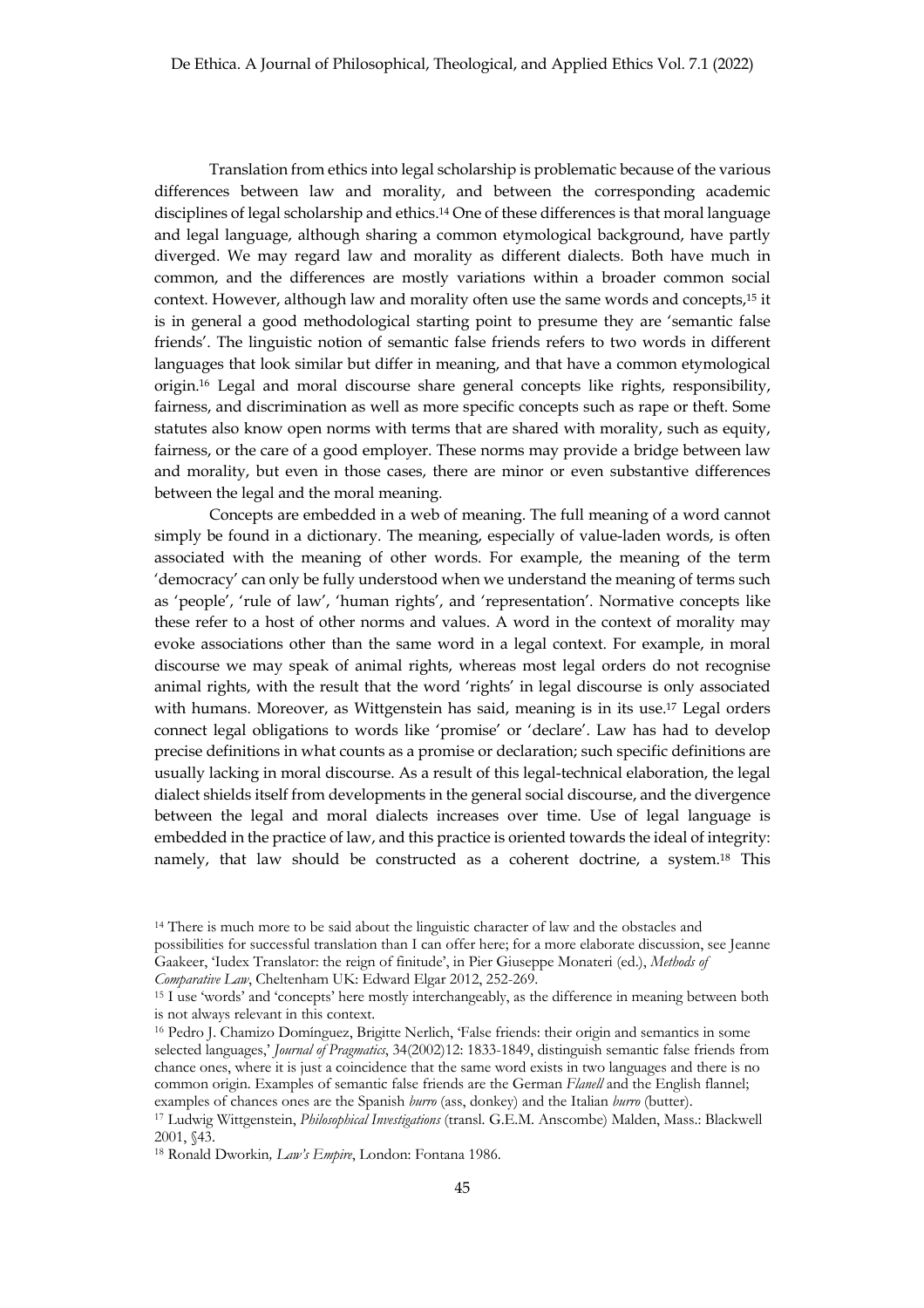systematicity of law restricts the translation as well as the transformation and incorporation of isolated ethical judgments into law.

So far, I have focused on translation problems with regard to morality and law, but there are also specific difficulties associated with the respective academic disciplines of ethics and legal scholarship. Both disciplines do more than merely reflect language use in their objects of study. They provide their own conceptual analyses and suggest fine distinctions and new concepts and definitions, thereby contributing to further differentiation. Ethicists often use words or definitions that are uncommon in daily usage and law: think of 'supererogation' and 'capabilities'. For example, intersectional discrimination is a relatively novel concept frequently used by legal and philosophical scholars, but it is still mostly absent in national statutes or regulations.19 If it were to be transplanted into legal texts, its meaning might gradually shift because it would become embedded in a different web of meaning and be used in specific institutional contexts.

A special challenge for translation is constituted by ethical pluralism. Different ethical theories often have their own conceptual frameworks and terminology. Core concepts like autonomy or justice in utilitarian ethics have a different meaning in Kantian ethics – and neither of these has the same meaning as the corresponding concepts in law or legal scholarship.20

# **3. Transformation**

Transformation is the process in which the output of ethical analysis is transformed in order to make it directly relevant to the law. Ethical theories are often only indirectly relevant. For example, the claim that persons in a Rawlsian original position would choose an almost equal distribution of income is not a direct argument for the radical reform of current labour law. This example illustrates two issues that we should take into account in transformation: ethical pluralism and the focus on ideal theory. If ethicists want to go from normative judgments made in a Rawlsian original position to recommendations for legal reform, they should transform ideal theory to non-ideal theory in the context of our concrete society, and they should address the fact that competing ethical theories may lead to different judgments.

Ethical analysis is often based on some form of ideal theory. Examples are the nearly just society, the original position, the Kantian theory of autonomy, and the ideal observer. Ethicists also often abstract from concrete societies in order to provide general or even universal theories. Legal orders, however, are strongly contextual and contingent, so we need to transform theories and statements based on idealisation or abstraction into recommendations fitting the context of specific legal orders. This transformation is not a one-directional process from ideal or abstract theory to a concrete legal order; understanding the legal order may also lead to revisions of the ethical theory. For example, philosophical theories of free speech developed by American scholars are usually influenced by the US tradition, which interprets free speech very broadly. In Europe, many

<sup>19</sup> Sandra Fredman, *Intersectional discrimination in EU gender equality and non-discrimination law* Luxembourg: Publications Office of the European Union 2016, 51.

<sup>&</sup>lt;sup>20</sup> A problem that may become even more complicated by additional losses and distortions as a result of linguistic translations: e.g. when Immanuel Kant's German terminology is translated into English.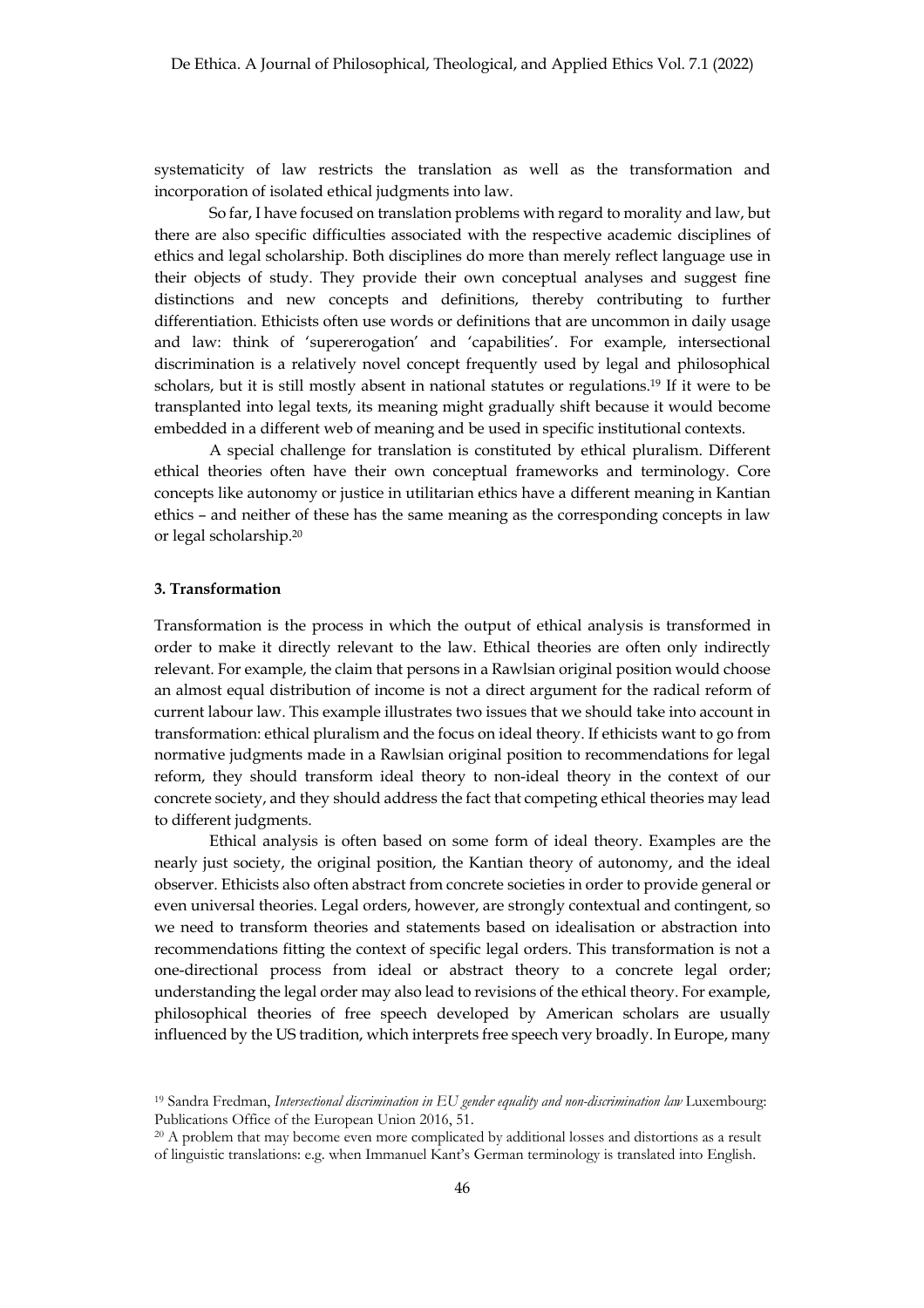countries have banned Nazi symbols and Holocaust denial, which can be understood and, in my view, justified in light of their history. In order to allow for these bans, I suggest that when confronted with these examples, and with their justifications, we should reconsider and revise the broad theories of free speech. Of course, most applied ethicists nowadays work mainly in non-ideal theory, so the transformation from ideal theory to non-ideal theory is not required for them, or was already included in the construction of their own preferred non-ideal theory.21 Even so, even for non-ideal theorists, it is important to critically assess whether an indirect reliance on ideal theory or a use of abstract principles and concepts may lead to distortions in their ethical analysis that need to be addressed.

A second issue that has to be addressed is ethical pluralism. Most ethicists work within a certain tradition, such as Kantianism, utilitarianism, or some form of religious ethics. Legal orders, however, are usually based on an overlapping majority consensus or a compromise between different ideological positions. Even in those cases where a legal order was originally predominantly influenced by only one ideological position, say Communism or Catholicism, we cannot assume that this position should still provide the normative standards for legal reform. After all, recommendations may focus precisely on removing the remnants of ideological positions that are no longer widely accepted. Ethicists often present their view as one that every reasonable person should accept. This is only natural; if they did not believe that their view was the best, they would not publish it. From a broader perspective, however, we cannot ignore ethical pluralism. A philosopher-queen might simply rely on what she thinks is the best theory, but in a democracy, we need to accept the fact of reasonable pluralism. Every ethical judgment seems to have an implicit qualifier, such as 'according to my Kantian (or utilitarian, Catholic, etc.) theory'. There is nothing wrong with that. It still might lead to partial, *prima facie* arguments for legal reform. For example, an argument could be that obligatory vaccination would be justified if we made a utilitarian calculus. However, in order for an ethical analysis to be fully incorporated into a legal order, it must be presented without a qualifier such as 'according to philosophical tradition X'.

This may require a process of *ethical triangulation*. This implies that a certain topic is analysed from the perspective of various traditions.22 If a certain bill were to be justified in a utilitarian, a Kantian, and a Christian perspective, that might provide a presumption that it is ethically justified. This presumption is based on an overlapping consensus

<sup>21</sup> Whether, and if so how, applied ethicists should rely on ideal theory at all, is a different debate. See for example Ingrid Robeyns, 'Ideal Theory in Theory and Practice', *Social Theory and Practice*, 34(2008)3, 341–362. http://www.jstor.org/stable/23558712. I have suggested that the transformation process from ideal to non-ideal theory involves so many problems that an appeal to ideal theory is rarely valid; see my 'Ideals and Ideal Theory: The Problem of Methodological Conservatism', in Wibren van der Burg and Theo van Willigenburg (eds.), *Reflective Equilibrium. Essays in Honour of Robert Heeger*, Dordrecht: Kluwer Academic Publishers 1998, 89-99.

<sup>&</sup>lt;sup>22</sup> In social sciences, triangulation is the use of different methods to study one topic. David A. Fennell and David C. Malloy, 'Ethics and Ecotourism: A Comprehensive Ethical Model', *Journal of Applied Recreation Research*, 20(1995)3: 163-183, suggest ethical triangulation as a practical method in the context of governance. Deane-Peter Baker, 'Making Good Better: A Proposal for Teaching Ethics at the Service Academies', *Journal of Military Ethics* 11(2012)3: 208-222, suggests ethical triangulation as a pedagogical method.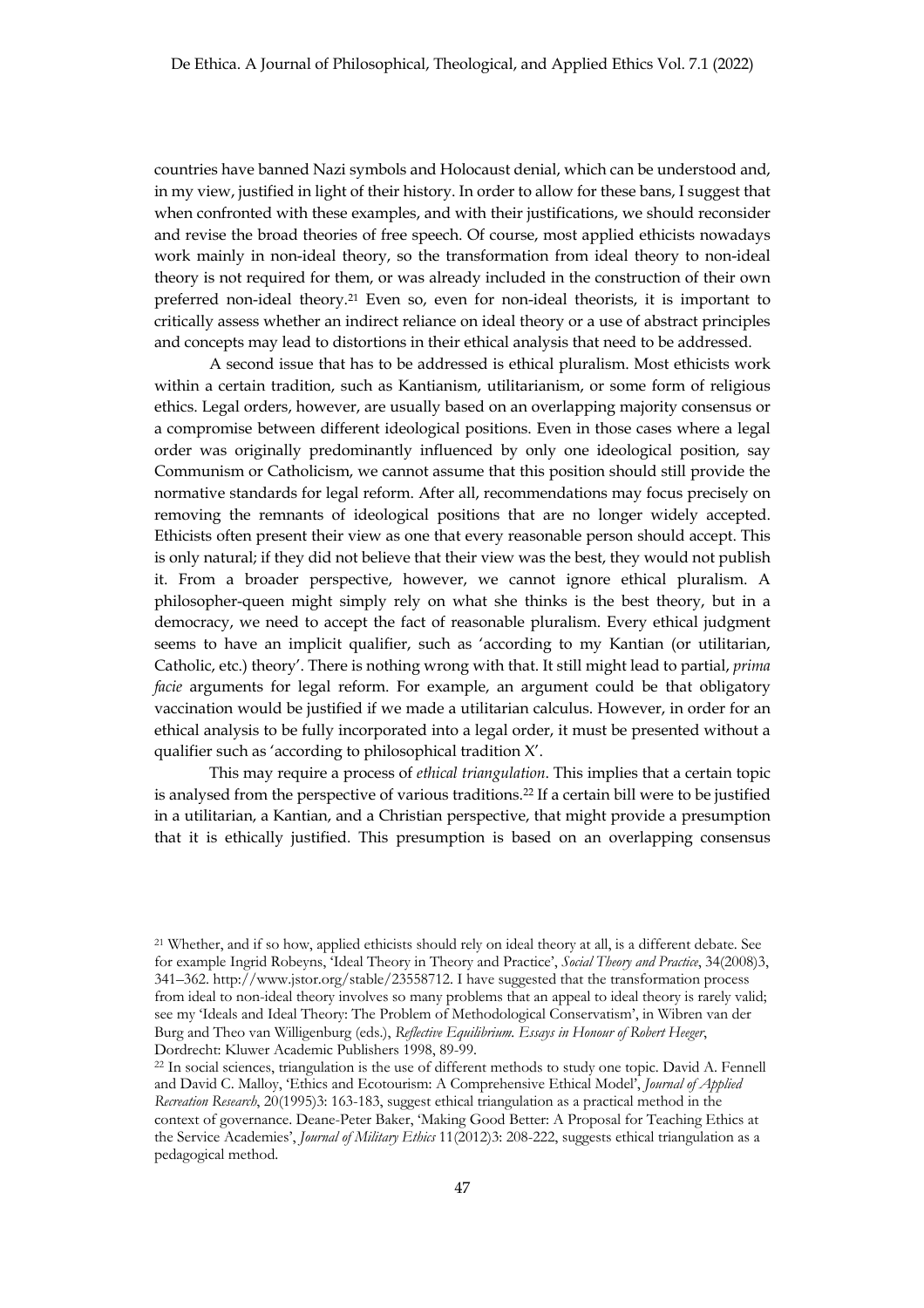between the major ethical traditions. Even so, it will usually not be possible to include all traditions.

Often, triangulation will not lead to an overlapping consensus. A more modest result could be that it narrows down the choice by excluding some alternatives that are deemed unacceptable by the major traditions. Triangulation may also demonstrate that there is an unbridgeable diversity; even then, it may clarify each of the defensible positions, or present an overview of all relevant arguments pro and con. Sometimes, clarification is all we can get, but even that may help. After all, legislation is not based merely on reasonable argument and compromise; it is sometimes simply a political decision.23 Narrowing down the range of alternatives, clarifying each of them, and listing their pros and cons may help to make a reasonable decision, without uniquely determining one best solution.

Of course, triangulation is a familiar process in applied ethics. The influential 'Georgetown mantra' of four principles of biomedical ethics was developed on the basis of an overlapping consensus between the authors.24 Ethics committees and governmental advisory commissions usually include members with different theoretical backgrounds. The deliberation in such commissions can be seen as a form of triangulation, aiming at an overlapping consensus or, as a second-best option, at a reasonable compromise.

A final observation is that not all ethical theories and categories can be easily transformed into legal ones. For instance, the category of virtues is mostly absent in law, and therefore virtue ethics cannot be easily transplanted. The same holds for ethical judgments about supererogatory actions: these can rarely be directly incorporated into legal orders. In most cases, however, ethical categories reasonably match legal ones. For example, ethical categories such as duties, rights, rules and principles have equivalents in legal discourse.25

# **4. Incorporation: Characteristics of Legal Orders**

The third and most difficult step from ethical analysis to legal reform is that of incorporation. After translation and transformation, the ethical judgment has to be integrated into the legal order. In order to fully justify recommendations, we need to factor in at least three clusters of issues. The first concerns the general and contingent characteristics of law; the second concerns the social effects of law and its embedding in society; and the third is a cluster of straightforward normative issues. I will deal with these in this and the next two sections.

Many legal philosophers have tried to find the essential or universal characteristics of law. According to some, it is the core task of jurisprudence,26 while to others, including

<sup>23</sup> See the discussion in Section 4 below on law as fiat and reason.

<sup>24</sup> Tom L. Beauchamp and James F. Childress, *Principles of Biomedical Ethics*, New York: Oxford University Press 1979; one author was a utilitarian, the other a deontologist.

<sup>25</sup> In Van der Burg 1997 op. cit., I have discussed how, for some time, bioethics and health law used the same conceptual categories and the same liberal normative theory, which enabled an intensive cooperation and convergence.

<sup>26</sup> Julie Dickson, *Evaluation and Legal Theory*, Oxford: Hart Publishing 2001, 17.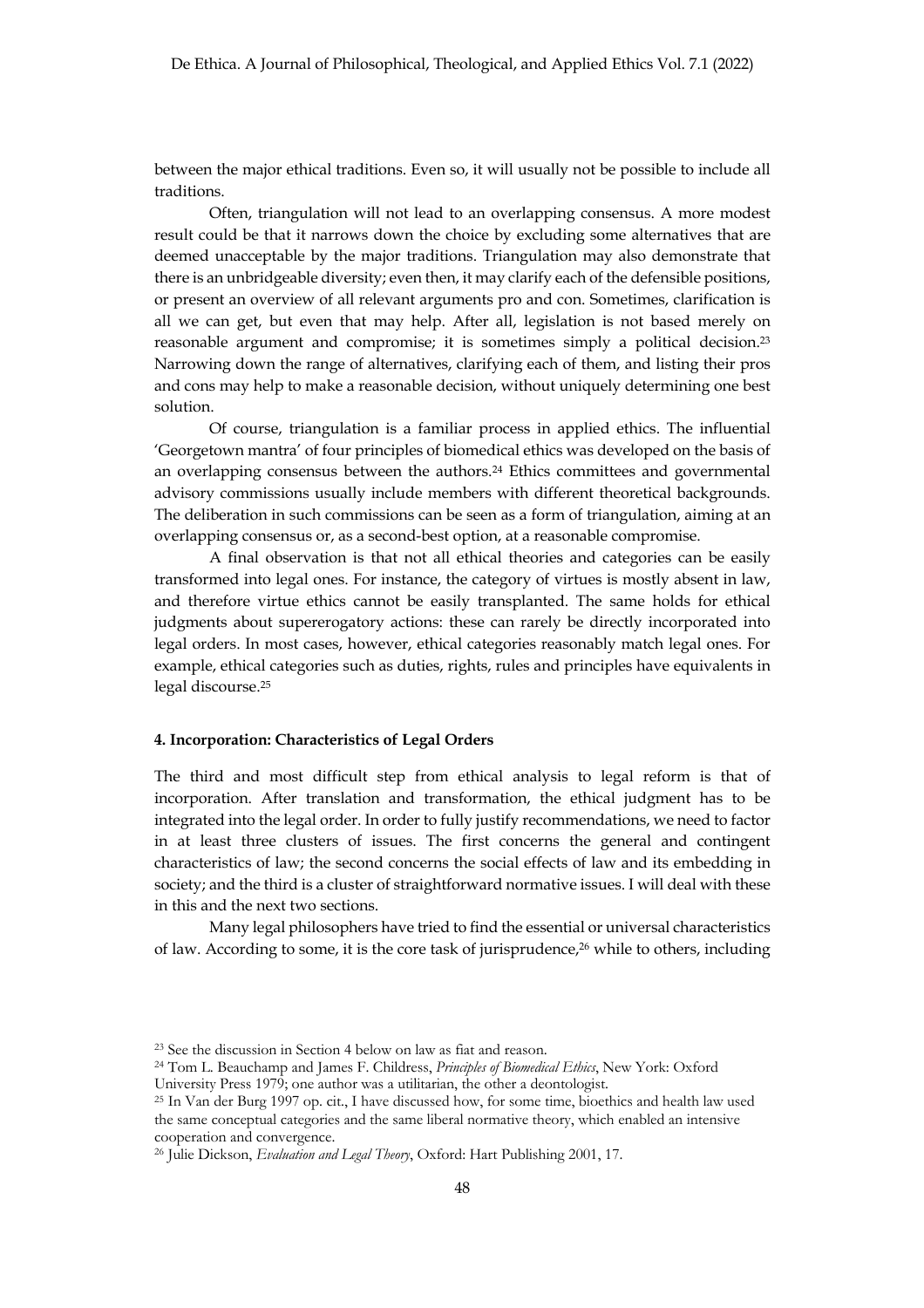the author, this search project is fundamentally mistaken.27 For this article, the debate is inconsequential. We are not interested in the incorporation of ethical analysis into law as such, but into specific legal orders. The suggestions for distinctively legal characteristics may not be universally valid, but they have resulted in valuable insights involving general characteristics that legal orders often – though not always – have. When these characteristics apply to our legal order, we should take note of them. Therefore, I will discuss the most important suggestions.

First, according to Lon L. Fuller, law may be regarded as based on both fiat and reason.28 On the one hand, legal orders are oriented towards the ideal that they are coherent and reasonably justified.29 On the other hand, many norms are the result of political decision-making, and may be arbitrary or even unreasonable. Or, although once accepted, they are now seen as unreasonable because of developments in our moral views; think of various forms of gender discrimination. Every legal order is a mixture of both dimensions, but there is significant variation in the mix. Some countries are more open than others to including ethical analysis in legislative debates or in the implementation of legislation. This characteristic is especially important for ethicists. The ideal of reasonable justification makes ethical analysis relevant, whereas the decisionist dimension not only limits the role of ethical input but also makes it possible to set norms when normative analysis is inconclusive – as it often is. There are frequently no conclusive grounds for a controversial decision, yet a decision must be made.30 Philosophers should beware of ignoring any of these dimensions. If they focus too much on reasonable or even rational argumentation, they may set unrealistic demands, as we should accept that law cannot always be fully justified.31 If they focus too much on law as power, they risk the opposite bias by ignoring that legal norms are not always the result of arbitrary decision-making by those in power, thereby denying the relevance of ethical contributions for legal reform.

Second, law is often associated with sanctions.<sup>32</sup> This is certainly not true for all law, as demonstrated by private law norms regulating contracts and wills.33 Nevertheless, in many cases, legal norms are indeed associated with sanctions, and the negative consequences of sanctions – and the variation in possible sanctions – should be included in the balance of whether and how we should legally enforce moral norms. Moreover, to prevent abuse and arbitrariness, the application of sanctions requires procedural safeguards, and therefore implies additional costs.

<sup>27</sup> See Van der Burg 2014 op. cit., 78ff, for further references.

<sup>28</sup> Lon L. Fuller, 'Reason and Fiat in Case Law', *Harvard Law Review* 59(1946): 376-395; Robert Alexy, 'The Dual Nature of Law', *Ratio Juris* 23(2010): 167-182; cf. Roger Cotterrell*, Law's Community. Legal Theory in Sociological Perspective*, Oxford: Clarendon 1995, 319.

<sup>29</sup> Dworkin 1986 op. cit.

<sup>30</sup> Cf. Ruth Mampuys, *The deadlock in European GM Crop Authorisations as a Wicked Problem by Design. A Need for Repoliticisation of the Decision-Making Process* (diss. Erasmus University Rotterdam 2021). <sup>31</sup> Such an approach may be associated with a natural law position, but also with a liberal conception of political legitimacy, which is sometimes taken to imply that not only political authority in general

but also concrete legal norms must be justifiable to everyone. <sup>32</sup> This position is usually associated with John Austin's command theory of law, which in a simple form states that laws are general commands by the sovereign enforced with sanctions; see John Austin, *Lectures on Jurisprudence*, (ed. R. Campbell) London: John Murray 1885[1863]. For a critical analysis, see H.L.A. Hart, *The Concept of Law*, Oxford: Clarendon 1994[1961]), Chapter II. <sup>33</sup> Hart 1994 op cit., 27.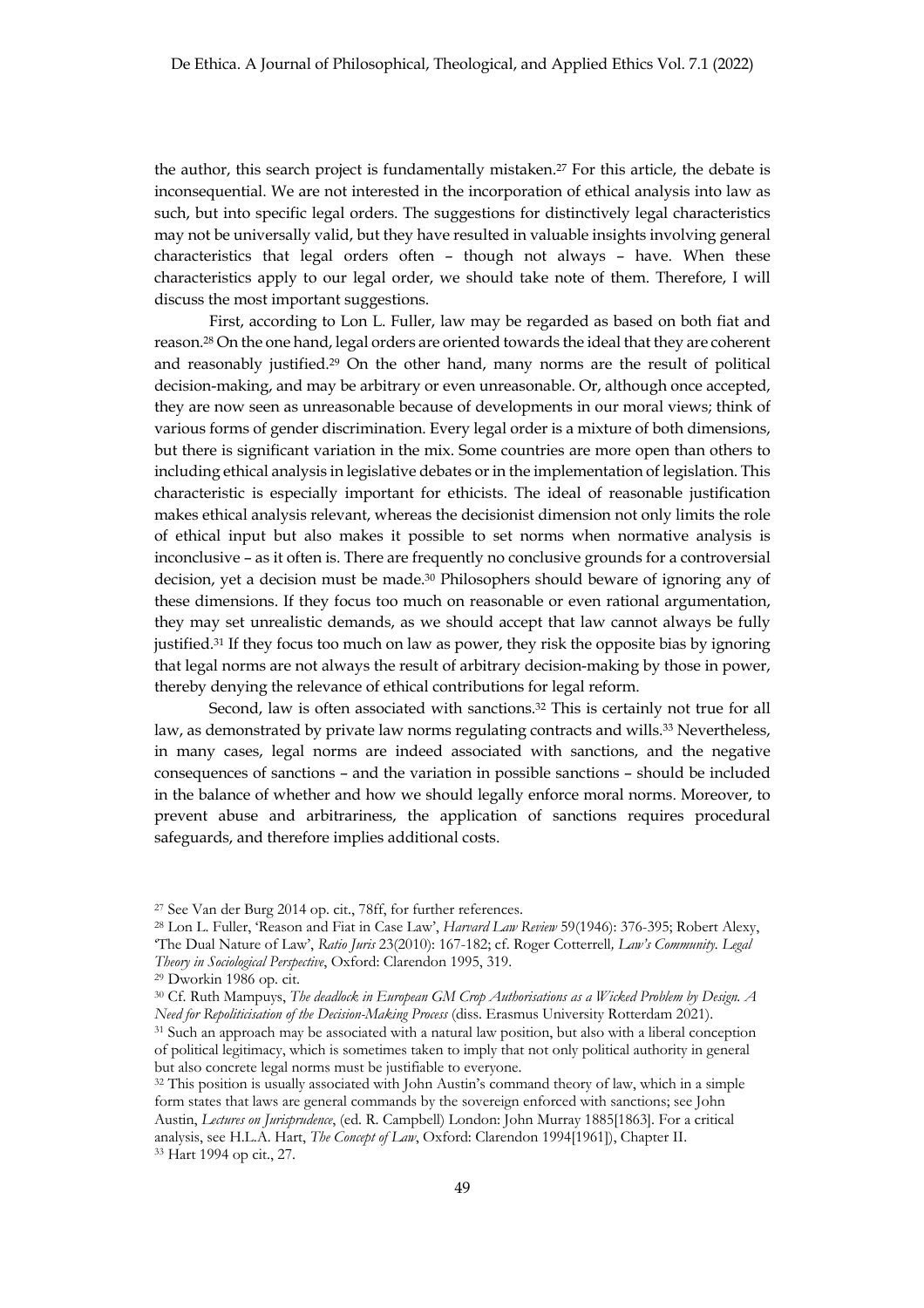Third, according to the influential theory of H.L.A. Hart, law may be seen as the union of primary and secondary rules.<sup>34</sup> Even though this need not be true of all law – customary law is an example – most legal orders do have secondary norms that regulate the recognition, application, and change of primary norms. Whereas ethical normative judgments usually focus on primary rules (e.g. should euthanasia be permitted?), the presence of procedural rules that recognise, interpret, and apply them has important implications. For instance, in ethics we often simply construct the case at hand by specifying that someone has requested euthanasia, but judges need proof – based on testimonies or written declarations – that it was a voluntary request.

Fourth, rules are central in most legal orders, and usually they are written.<sup>35</sup> Although other elements such as principles, values, and ideals are also part of the law,<sup>36</sup> law's focus on general written rules has important consequences. Legislators must simplify and bring diverse cases under one general rule. This results in a crucial tension between ethics and law. There will always be individual cases where the application of general rules has morally unacceptable effects. Although these effects can sometimes be mitigated by references to equity or by hardship clauses, they can never be fully prevented.

Fifth, the neo-Kantian Gustav Radbruch has suggested that law concerns the external side of behaviour, whereas morality focuses on the internal side.<sup>37</sup> Again, this is not completely true, as law often makes differentiations based on intentions as well, and utilitarian morality looks at external consequences.38 Even so, the problem that judges cannot always determine the intentions of actors is highly relevant for enforcement. How can a judge be sure that the euthanasia request was not made under the undue influence of greedy heirs? The internal dimension is crucial here for ethical and legal assessment, but it is not easy to design legal rules that can effectively protect patient autonomy in such situations.

Sixth, law is often seen as intrinsically connected to the sovereign state.39 In an era of global legal pluralism, this claim cannot be accepted as universal, even though many legal norms are embedded in state legal orders.40 Counterexamples here are, again, customary and international law as well as self-regulation. At the international level, many environmental norms have been developed in covenants between businesses, NGOs, and other non-state actors. Similarly, many norms with regard to medical experiments, biotechnology, and information technology were developed initially as internal ethics codes, and gradually acquired a stronger legal status, even without formal recognition by

<sup>34</sup> Hart 1994 op. cit.

<sup>35</sup> For this focus on rules, see, e.g. Hart 1994 op. cit. and Lon L. Fuller, *The Morality of Law*, New Haven: Yale University Press 1969[1964]).

<sup>36</sup> For this critique, see Ronald Dworkin, *Taking Rights Seriously*, Cambridge, Mass.: Harvard University Press 1978.

<sup>37</sup> Gustav Radbruch, *Rechtsphilosophie*, (hrsg. Erik Wolf und Hans-Peter Schneider) Stuttgart: K.F. Koehler 1973[1932], 127-137.

<sup>38</sup> Judith N. Shklar, *Legalism. Law, Morals, and Political Trials*, Cambridge, Mass.: Harvard University Press 1964, 39v.

<sup>39</sup> For example, by Austin 1885[1863] op. cit., 85 and 510.

<sup>40</sup> See Paul Schiff Berman (ed.), *Oxford Handbook on Global Legal Pluralism*, Oxford: Oxford University Press 2020.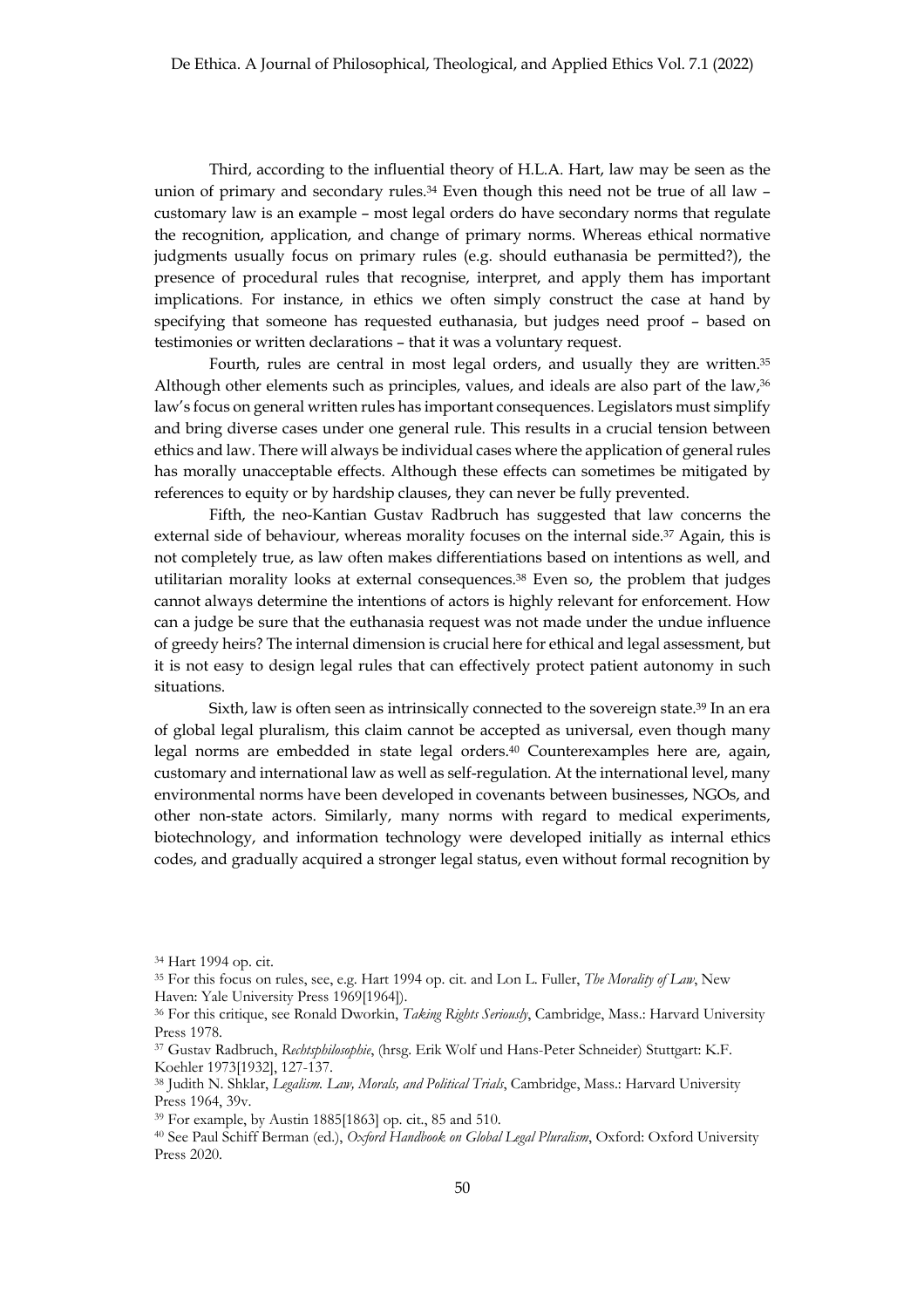the state. If ethicists look only at state law, they may miss important opportunities to implement the results of their analysis.

Seventh, various authors have suggested that law is oriented towards certain values or ideals.41 Philip Selznick has argued that law is oriented towards the ideal of legality,42 while Gustav Radbruch contends that it is oriented towards justice.43 Although we may question whether these specific statements are universally true, most legal orders consist not merely of a set of rules but also include values or ideals. These values, and especially the ideal of legality, influence and restrict the interpretation of the rules by judges and other legal officials. At the same time, they often provide a bridge to ethical analysis, as most values are shared by law and morality – even if they may have a slightly different meaning in both contexts.

A final general characteristic of law that has frequently been suggested is that it aims to guide action. According to Lon Fuller, in order to guide actions, rules must be general, public, non-retroactive, clear, consistent, and relatively constant; they should also not demand the impossible, and there should be congruence between the rules and their implementation.44 If rules fail in these respects, they cannot be relied upon to guide actions. These eight principles apply only to legislation; as regards contract law, for example, there may be other principles.45 However, Fuller's work suggests an important broader insight. Making law is an enterprise with its own internal norms that must be taken into account in the attempt to legislate morality.

Apart from these general but not universal characteristics, there are also many characteristics that are specific for a legal order, or even for a specific subfield within a legal order. Therefore, we must also understand those specific characteristics. Two important sources of variation should be mentioned in particular. First, every country has its own legal tradition, whereas much of the philosophical literature aims at universal analysis – but usually implicitly presupposes the country of the author. One important divide between legal traditions is that between Common Law – basically the English-speaking countries – and Civil Law – most continental European countries.46 In the Civil Law tradition, the focus is on codes and statutes as the primary source of law. In Common Law, most law is not made by legislation but develops organically through evolving case law, based partly on customary law and, indirectly, on social morality. Although the distinction between these traditions is certainly not strict – and they are converging, partly as a result of European integration and globalisation – the basic attitude of lawyers, and especially of judges, in both traditions is still different. When discussing the legal enforcement of morality, many legal philosophers in the Common Law world still focus more on the judge than their counterparts in the Civil Law world do.

<sup>41</sup> See Sanne Taekema, *The Concept of Ideals in Legal Theory*, The Hague: Kluwer Law International 2003; Dworkin 1986 op. cit.

<sup>42</sup> Philip Selznick, 'Sociology and Natural Law', *Natural Law Forum*, 6(1961): 84-108.

<sup>43</sup> Radbruch 1973 op. cit.

<sup>44</sup> Fuller 1969 op. cit. See also Joseph Raz, 'The Rule of Law and its Virtue', in *The Authority of Law: Essays on Law and Morality*, Oxford: Clarendon Press 1979, 210-229.

<sup>45</sup> Lon L. Fuller, *The Principles of Social Order. Selected Essays of Lon L. Fuller*, (ed. Kenneth I. Winston) Oxford: Hart Publishing 2001[1981].

<sup>46</sup> For the distinction between Civil and Common Law, and a critical discussion of the notion of legal traditions in general, see Siems 2014 op. cit.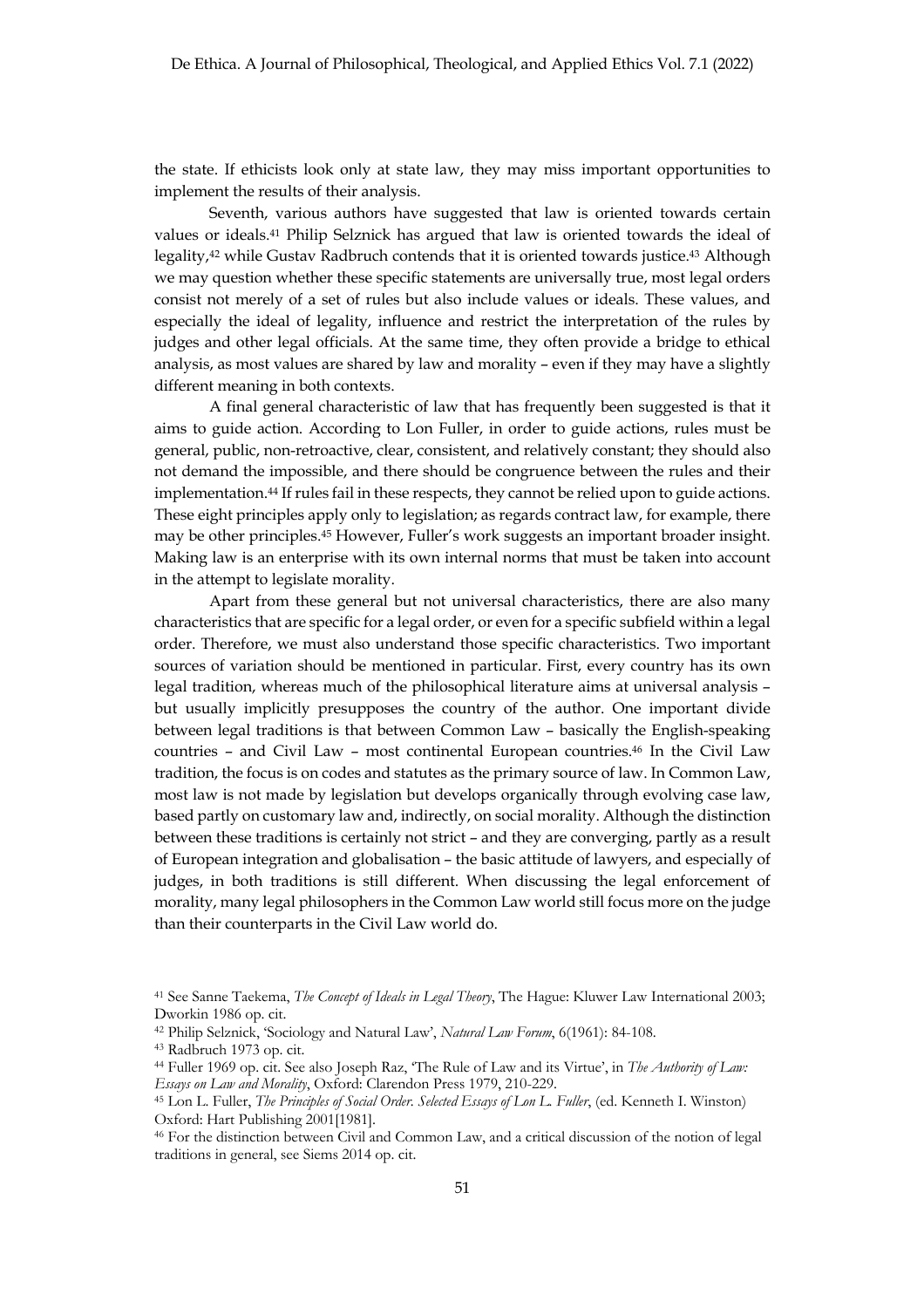A second source of considerable variation is that within a legal order.47 Here a general divide is whether the subfield is one in which individual citizens confront the state, as in criminal, administrative, and constitutional law, or one in which two citizens confront each other, as in tort and contract law. Traditionally, this distinction is labelled as public law versus private law. In public law, there is a fundamental inequality between the parties, whereas private law presupposes equality – and often compensates for inequalities, as in labour and tenancy law. This difference has many implications. For example, the burden of proof is different in criminal law, where the powerful state can severely sanction citizens, than in tort law, where the question is which of the two parties has to bear certain costs. In criminal law, the standard of proof is that of beyond a reasonable doubt, whereas in tort law the standard is basically that of the most plausible narrative. Some fields have a mixed character. For instance, health law combines the legal culture of criminal law with those of professional disciplinary law – a form of selfregulation – and contract law. Most of the philosophical literature focuses on criminal and constitutional law, and private law is neglected.48 This is regrettable, because ethicists therefore tend to overlook major areas where they could provide relevant recommendations. For example, we could combat alcohol abuse in many ways other than outright or partial prohibition in criminal law. Actions could include using tax law to increase the price; administrative law for a permission system for sales with conditions such as prohibiting open display and advertisements; traffic law to institute stricter alcohol limits and more frequent and effective controls; and labour law to allow tests in the workplace. Another illustration is medical malpractice, which is hardly ever litigated in criminal law. More frequently it is dealt with by medical disciplinary law, internal regulations of hospitals, and tort and insurance law. The sanctions can sometimes be more severe than those of criminal law. For most doctors, the withdrawal of their license to practice is more consequential than a fine.

## **5. Incorporation: Empirical Issues**

The second cluster of issues with regard to incorporation concerns the relations between law and society. For these issues, ethicists may need some basic understanding of legal sociology and related empirical disciplines such as law and economics, legal psychology, and political sciences.

One empirical issue is the degree of popular support and support of relevant stakeholders. For two reasons, researchers should try to assess social norms, popular opinion, and the views of relevant stakeholders. The first reason is one of effectiveness; if legal norms conflict with social norms, they will likely be less effective because many people will be less inclined to voluntarily comply. This is even more problematic if

<sup>47</sup> Apart from different subfields of law, there are also differences in types of legal processes. For example, Roger B. Dworkin distinguishes constitutional adjudication, legislation, common law, and administrative law as possible mechanisms, and discusses the limitations and possibilities of each process in dealing with the rapid developments in bioethics. Roger B. Dworkin, *Limits. The Role of Law in Bioethical Decision Making*, Bloomington and Indianapolis: Indiana University Press 1996.

<sup>48</sup> An exception is Peter Cane, *Responsibility in Law and Morality*, Oxford: Hart Publishing 2002.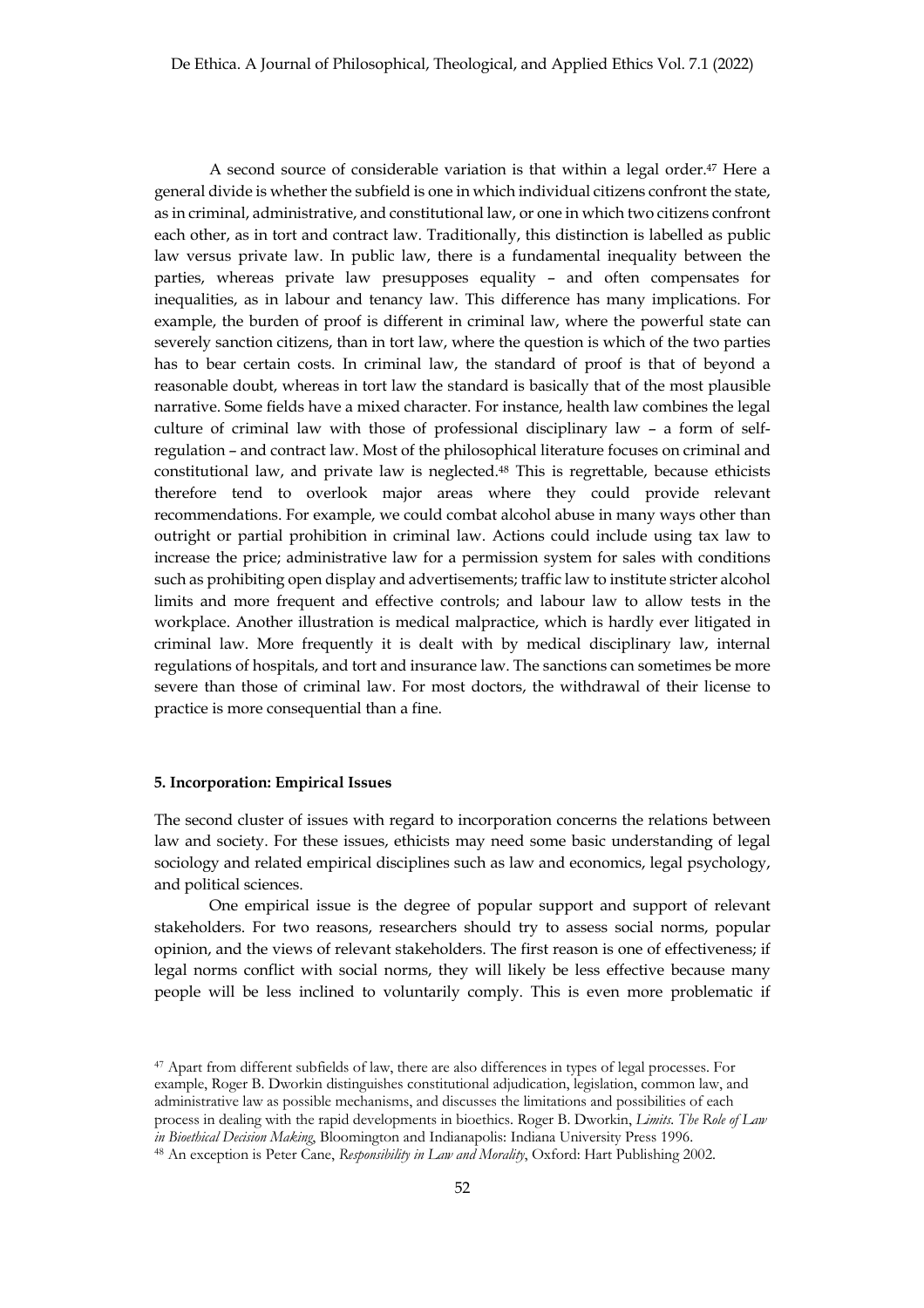significant stakeholders, such as the medical profession on issues of euthanasia, do not support the reform proposals. Of course, social beliefs can change, but they do not change overnight. Therefore, if a significant discrepancy exists, a broader public debate and communication strategy may be required, to explain the new legislation and convince people to comply. Or we may have to accept that the effectiveness of the legislation will be significantly compromised, and then assess whether the weaker effectiveness is still good enough. The second reason has to do with democracy; the democratic aspiration is that legislation is, as much as possible, supported by the people and their representatives. The question is broader than that of whether there is a majority; democracy should also take into account the perspectives of minorities. In the end, it is a normative issue as to how important we deem popular and stakeholder support or its lack thereof. It may sometimes be completely justified to recommend unpopular measures, simply because justice or public health requires them.

Additional empirical factors are the various costs, which should be taken into account. Is the problem really worth the costs and the scarce time of legislative advisors, legislators, and civil servants? Even more important are the costs of implementation and enforcement. Police and prosecution time is limited, and we should question whether it would be a prosecution priority. An example is the negligible number of prosecutions for recent bans on niqabs and burqas in some European countries; these bans are rarely a priority for overburdened police departments and prosecutors.

The most important issue is the effect of legislation. Passing a statute is not a guarantee for practical effect. Numerous studies have shown that, especially in moral issues, the power of the law to change behaviour is limited.49 One reason is that people often feel strongly about their moral views, or about activities that are an important part of their lifestyle. This has been frequently demonstrated as regards sexual behaviour like prostitution and homosexuality, and the use of drugs and alcohol. A similar conclusion holds for doctors practicing euthanasia.<sup>50</sup> This ineffectiveness is associated with the fact that these actions usually do not know victims – so there are no complaints – and that they are often protected by privacy rights or by medical confidentiality. Therefore, detection and proof may be problematic. Especially in morally sensitive issues, enforcement without the substantive support of stakeholders is difficult, which is one reason that in many such fields we find alternative legislation strategies, such as communicative or symbolic legislation.<sup>51</sup>

<sup>49</sup> For example, Jerome H. Skolnick, 'Coercion to Virtue', *Southern California Law Review*, 41(1968)3: 588-641; Douglas N. Husak, 'Drugs: Moral and Legal Issues' in Ruth Chadwick (ed.), *Encyclopaedia of Applied Ethics, Volume 1*, San Diego: Academic Press 1998, pp. 849-858; Cotterrell 1992 op. cit.; Jennifer Barton-Crosby, 'The nature and role of morality in situational action theory,' *European Journal of Criminology*, (2020) DOI: 10.1177/1477370820977099.

<sup>50</sup> For example, Helga Kuhse et al., 'End-of-life decisions in Australian medical practice', *Medical Journal of Australia*, 166(1997)4: 191-196, concluded that "Australian law has not prevented the practice of euthanasia or the intentional ending of life without the patient's consent." Actually, Australia, where euthanasia was illegal, had the same rate of euthanasia as the Netherlands, where euthanasia was under certain conditions legal, but a significantly higher rate of intentional ending of life without an explicit request.

<sup>51</sup> See Wibren van der Burg, 'The Expressive and the Communicative Functions of Law', *Law and Philosophy*, 20(2001)1: 31-59; Bart van Klink, Britta van Beers and Lonneke Poort (eds*.), Symbolic Legislation: Theory and Developments in Biolaw*, Dordrecht: Springer 2016.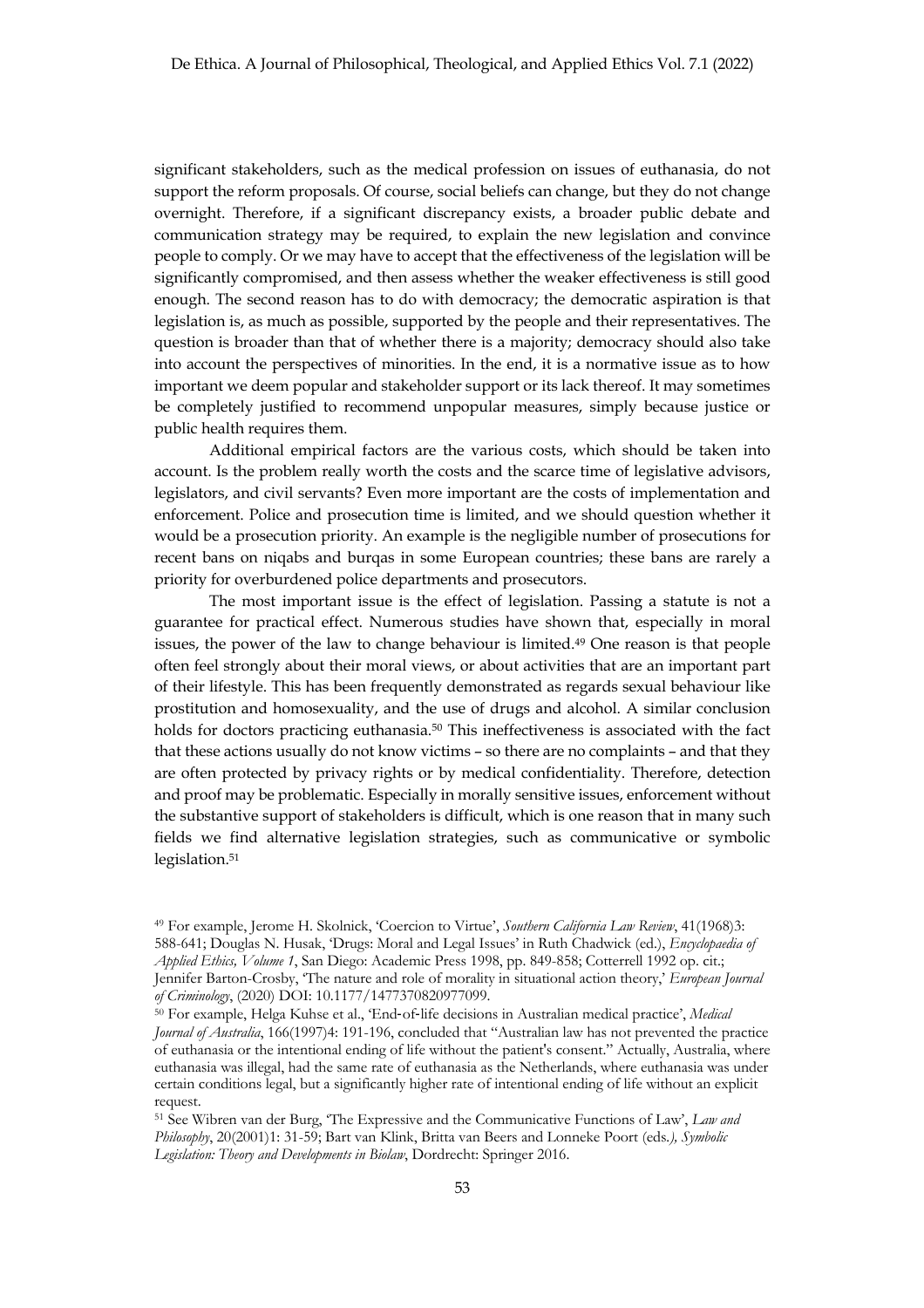Here again, we need to take variation into account and be wary of implicit bias. Being, in general, well educated, rationalist, relatively prosperous, independent, selfconfident, and disproportionately white, ethicists as well as legislators may tend to project their own personal characteristics and preferences onto the population at large. Their implicit view of human psychology may be unrealistic with regard to some groups of the population, like citizens with minority ethnic backgrounds or those who live around the poverty line and perhaps may be functionally illiterate. What would seem a desirable effect for legislators and ethicists – e.g. having more freedom of choice with regard to medical insurance – might be merely an additional burden to many citizens who cannot oversee their choices and may not be able to bear the financial consequences of wrong choices.

#### **6. Incorporation: Normative Issues**

Even if ethical analysis results in the clear conclusion that a certain type of behaviour is morally unacceptable, that is not yet reason enough to make such behaviour criminal. For example, though lying and cheating are widely considered immoral, most legal orders refrain from sanctioning them, except in specific situations such as lying under oath. This is not particular to morality; there are many legitimate policy aims that are not enacted in law. We should not try to regulate all immoral behaviour; it would not only be impossible but also result in a police state.

The first normative issue is therefore whether a specific category of immoral behaviour should be prohibited. This is the central issue in the famous Hart-Devlin debate on the legal enforcement of morals.52 Obviously, the scene has changed since the time of that debate. As a result of the increasingly diversifying character of Western societies, the traditional presupposition of authors like Devlin that there is one dominant morality has become even more problematic than in the 1960s.53 But Hart's alternative is certainly not without problems as well. He suggested as a criterion for legal intervention the harm principle, referring to John Stuart Mill. Harm to others is certainly one criterion, but it cannot be a sufficient one – not every harm can be regulated. It is also not a necessary one. For example, paternalism or preventing offensive actions may sometimes – but certainly not always – also be a ground for prohibition.54 Moreover, many policy issues cannot be discussed so easily in terms of the traditional harm principle: for example, nature conservation and sustainability issues.

<sup>52</sup> Hart 1963 op. cit.; Devlin 1965 op. cit. For an overview, see Kent Greenawalt, 'Legal Enforcement of Morality' in: Dennis Patterson (ed.), *A Companion to Philosophy of Law and Legal Theory,* Oxford: Blackwell 1996, 475-487.

<sup>53</sup> Cf. Christian Joppke, 'Islam and the Legal Enforcement of Morality', *Theory and Society*, 43(2014)6: 589-615; Kate Moss and Rowland Hughes, 'Hart-Devlin revisited: law, morality and consent in parenthood', *Medicine, Science and the Law*, 51(2011)2: 68-75. Hans Boutellier, *A Criminology of Moral Order*, Bristol: Bristol University Press 2020.

<sup>54</sup> See Joel Feinberg, *Harm to Others. The Moral Limits of the Criminal Law. Volume One*, New York: Oxford University Press 1984; Joel Feinberg, *Offence to Others. The Moral Limits of the Criminal Law. Volume Two*, New York: Oxford University Press 1985; Joel Feinberg, *Harm to Self. The Moral Limits of the Criminal Law. Volume Three*, New York: Oxford University Press 1986; Joel Feinberg, *Harmless Wrongdoing. The Moral Limits of the Criminal Law. Volume Four*, New York: Oxford University Press 1990.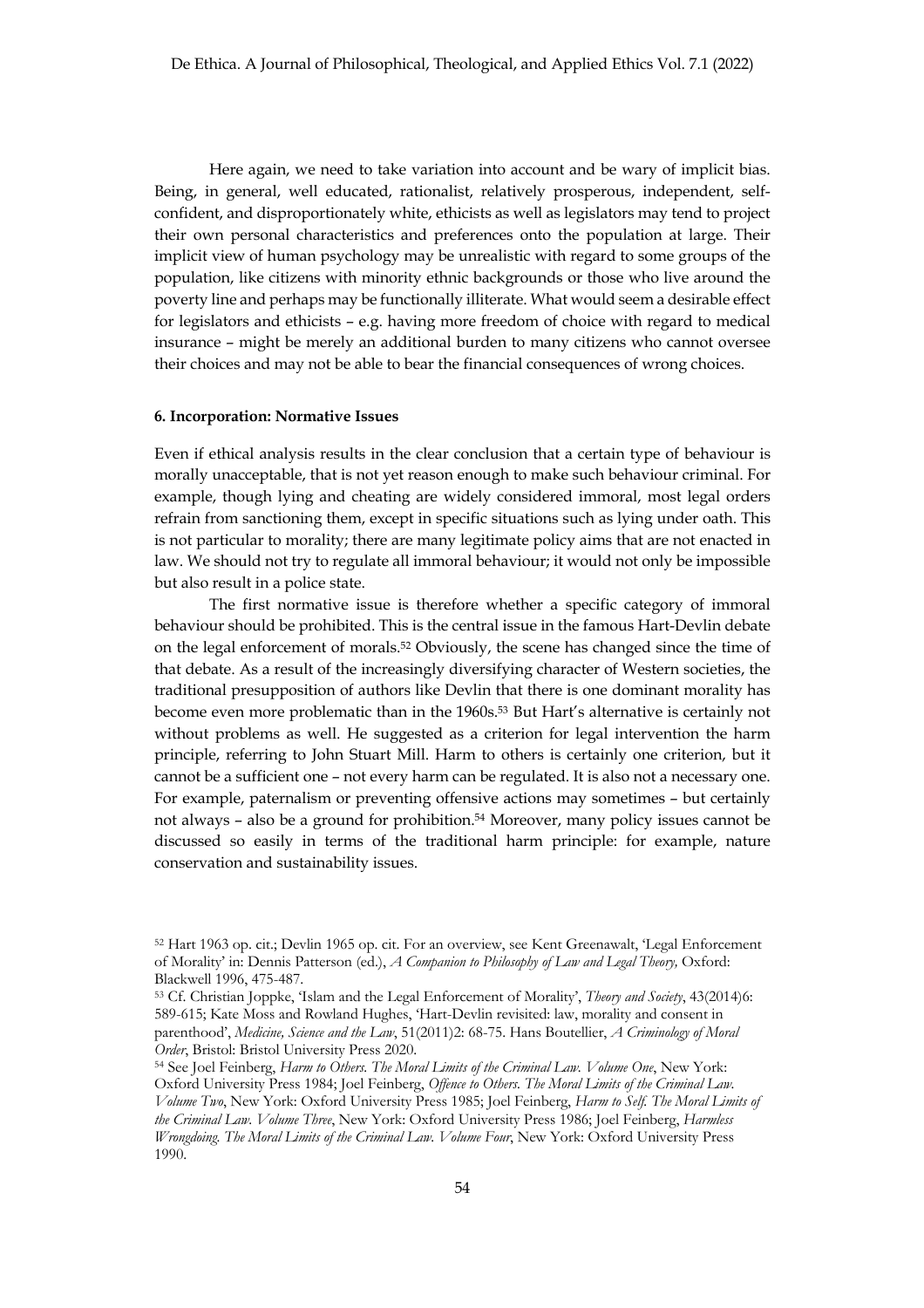This issue therefore leads to the heart of fundamental debates in political philosophy about the limits of the liberal-democratic state and the role of law in society. When – and, if so, how – should the law legislate moral norms? When – and, if so, how – should the state use legislation to realise morally desirable purposes? What role should rights and the rule of law play as limits on state power – and on the power of private actors such as large companies? Normative political theory is at the core of the issues at stake here. Even a simple overview of the competing normative theories would warrant a separate article.<sup>55</sup>

An important issue is whether there are alternatives to legislation. Let us take abortion as an illustration. Most ethicists will agree with the policy aim to reduce the number of abortions. Some effective strategies do not include legislation.<sup>56</sup> For example, we might promote better sex education or make prophylactic preservatives more easily accessible to reduce the number of unwanted pregnancies. We could make preimplantation diagnostics more easily accessible to reduce the number of abortions on genetic grounds. We could also turn to nudges as alternative modes of influencing behaviour.57 Nudges change the choice architecture, by making the morally preferred option more attractive or accessible than the alternative. A controversial nudge to reduce the number of abortions is allowing abortion in only a few specialised clinics so that many women would have to travel long distances to have an abortion, with the result that some would choose not do so.58 Each of these alternative policies is obviously contentious, but not because of the morality of abortion itself – it is because other controversial values are at stake. To address these, we have to refer to general normative political theories.

A full normative analysis should include not only the directly normative issues discussed in this section but also the issues discussed in previous sections. The insights derived from the legal, empirical, and normative studies can be combined into a list of arguments pro and con.59 Some of these reasons may be what Joseph Raz calls exclusionary: they are enough to exclude all other reasons from the balance altogether.<sup>60</sup> For example, if a proposed bill violated the Constitution or human right treaties, that would usually be enough to bin the proposal. Lack of effectiveness or very high enforcement costs will usually not be exclusionary in the Razian sense, but they can

<sup>55</sup> The most important texts on the specific issue of legislation on morality are Feinberg's four

volumes *The Moral Limits of the Criminal Law*, see previous footnote. See also Robert P. George, *Making Men Moral. Civil Liberties and Public Morality*, Oxford: Oxford University Press 1993 (defending a natural law position).

<sup>56</sup> At least not directly. In modern societies, most policy measures, including many nudges, require some form of regulation: e.g. by providing subsidies, setting quality standards, requiring permissions, and so on.

<sup>57</sup> Richard H. Thaler and Cass R. Sunstein, *Nudge. Improving Decisions about Health, Wealth and Happiness*, London: Penguin 2009.

<sup>58</sup> Thaler and Sunstein mostly discuss examples that liberals, or libertarian paternalists, could support, but there are numerous examples of non-liberal nudges. The Dutch mandatory five-day waiting period after a request for abortion is another non-liberal example of a nudge.

<sup>&</sup>lt;sup>59</sup> For an elaborate discussion of how such insights can be combined in order to justify recommendations for legal reform in general, see Wibren van der Burg, 'The Merits of Law. An Argumentative Framework for Evaluative Judgments and Normative Recommendations in Legal Research', *Archiv für Rechts- und Sozialphilosophie*, 105(2019)1: 11-43

<sup>60</sup> Joseph Raz, *Practical Reason and Norms*, London: Hutchinson 1975.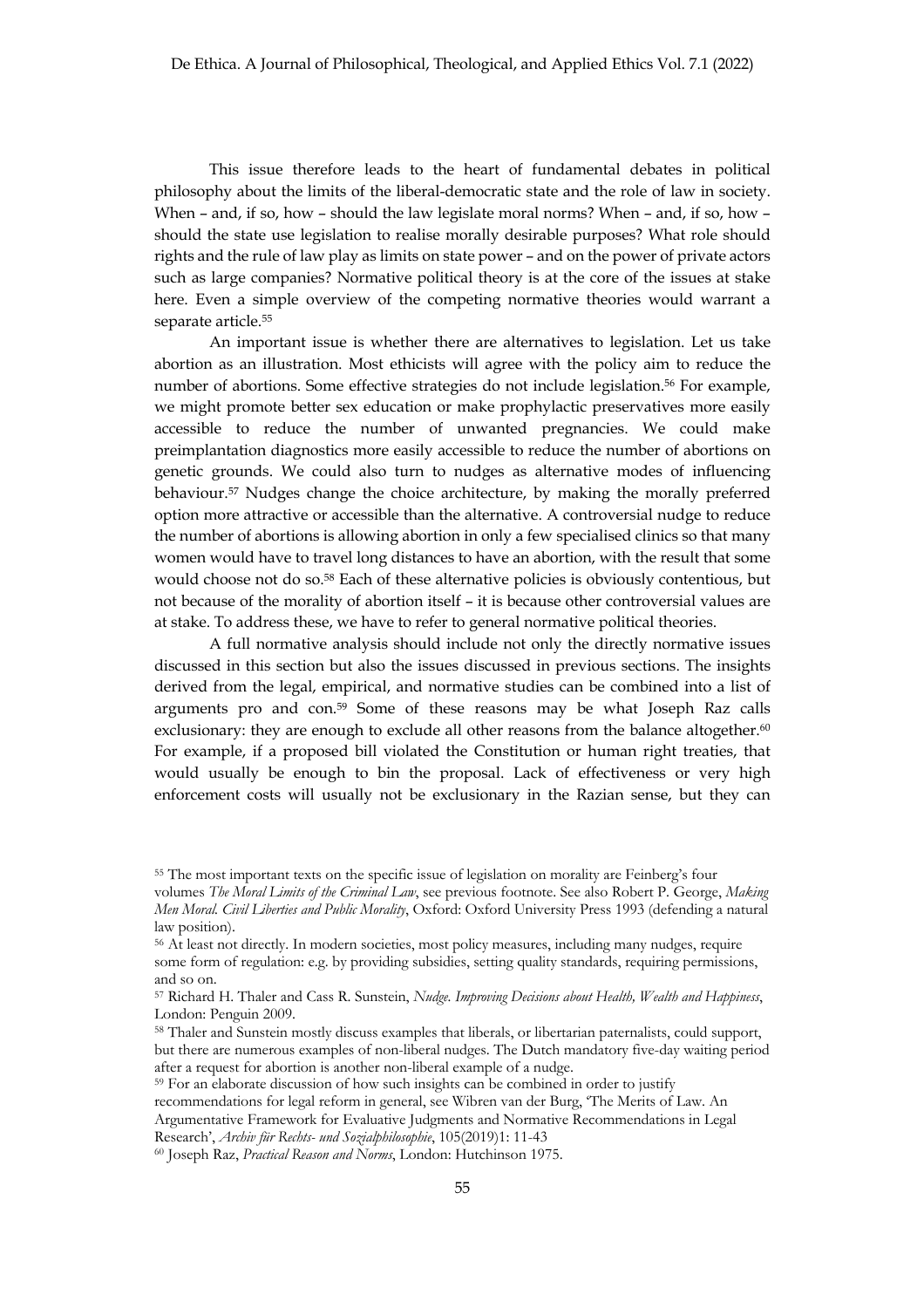provide very strong arguments against a proposal. The balance between pros and cons is sometimes quite obvious: for instance, if an adequate detection and prosecution of relatively minor transgressions were to require serious infractions of fundamental rights such as privacy or the attorney-client privilege. But apart from these clear cases, the balance may not always be easy to achieve. In legislation, as in ethics, many situations do not have a uniquely right answer. Even so, an inventory of all relevant considerations may still help to restrict the range of options and elucidate what exactly is at stake.

#### **7. Conclusion**

This article has discussed the problem of how in academic research we can go from ethical normative judgments to recommendations for law reform. I have not discussed substantive theories, but have developed a methodological framework for ethical transplants. There can never be a direct appeal to ethical views, as a number of steps must be taken before ethical judgments can be integrated into law. This article has identified and elaborated the various processes and issues that have to be taken into account. I have distinguished three steps or processes:

1. *Translation*: the process in which the dialect of ethics is translated into the legal dialect;

2. *Transformation*: the process in which ethical judgments, theories and categories are transformed into judgments, theories and categories that are relevant and useful in a legal context;

3. *Incorporation*: the process in which the ethical judgment is integrated into the legal order. This can be further divided into three clusters of issues: A. legal, B. empirical, and C. normative.

Most literature on the legal enforcement of morals focuses on normative issues. My aim in this article has been to broaden the perspective in two ways. First, I have shown that this is only one relevant issue and that we should address legal and empirical issues as well, and moreover, that we should pay attention to the problems of translation and transformation. Second, I argue that we should pay more attention to pluralism and variation in many respects: in morality, in ethical theories, and among and within societies as well as among and within legal orders.

Some readers may think I demand too much. Taking all these factors into account is impossible for someone who has only been trained as a moral philosopher. To an extent, that may be true. However, apart from receiving elementary training in other disciplines, ethicists have two alternatives: the first is modesty, whereby they should acknowledge explicitly that their ethical analysis is only part of the story; the second is perspective, in which they view their work as part of an interdisciplinary enterprise. Of course, this is already common practice in many ethics' institutes and advisory committees, since applied ethics cannot be undertaken in the isolation of the ivory tower. In that respect, this article provides a methodological framework for those who want to have a broader perspective.

> Wibren van der Burg, Erasmus University Rotterdam, Netherlands vanderburg@law.eur.nl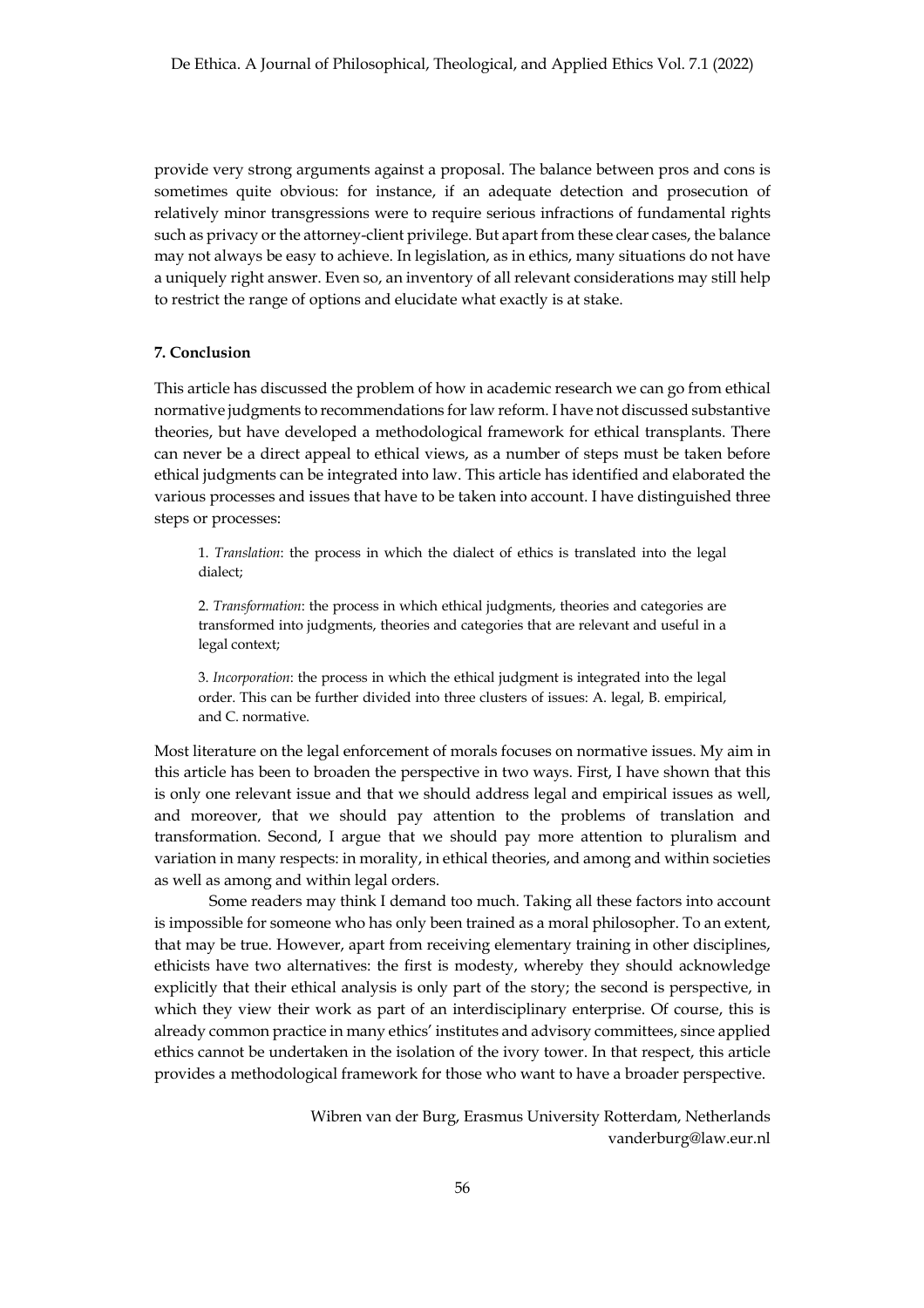#### **Acknowledgments**

I presented an early version of this paper at the *Societas Ethica* conference in 2016. My thanks go to my assistant Alma Besic for help with the literature search, to Donna Devine for language editing, and to Marcus Düwell, Carinne Elion-Valter, Jeanne Gaakeer, Jing Hiah, Laurens Naudts, Lonneke Poort, Sanne Taekema, Laurens Winkel and two anonymous reviewers for their helpful comments.

## **Bibliography**

Alexy, Robert, 'The Dual Nature of Law', *Ratio Juris* 23(2010), 167-182.

- Austin, John, *Lectures on Jurisprudence* (ed. Campbell, R.), London: John Murray, 1885[1863].
- Baker, Deane-Peter, 'Making Good Better: A Proposal for Teaching Ethics at the Service Academies', *Journal of Military Ethics* 11(2012)3, 208-222.
- Barton-Crosby, Jennifer, 'The nature and role of morality in situational action theory', *European Journal of Criminology*, (2020) DOI: 10.1177/1477370820977099
- Beauchamp, Tom L. and Childress, James F., *Principles of Biomedical Ethics*, New York: Oxford University Press 1979.
- Berman, Paul Schiff (ed.), *Oxford Handbook on Global Legal Pluralism*, Oxford: Oxford University Press 2020.
- Boutellier, Hans, *A Criminology of Moral Order*, Bristol: Bristol University Press 2020 Cane, Peter, *Responsibility in Law and Morality*, Oxford: Hart Publishing 2002.
- Chamizo Domı́nguez, Pedro J., and Nerlich, Brigitte, 'False friends: their origin and semantics in some selected languages,' *Journal of Pragmatics*, 34(2002)12, 1833- 1849.
- Cotterrell, Roger, *Law's Community. Legal Theory in Sociological Perspective*, Oxford: Clarendon 1995.
- Cotterrell, Roger, *The Sociology of Law. An Introduction*, London: Butterworths 1992.
- Devlin, Patrick, *The Enforcement of Morals*, Oxford: Oxford University Press 1965.
- Dickson, Julie, *Evaluation and Legal Theory*, Oxford: Hart Publishing 2001.
- Dworkin, Roger B., *Limits. The Role of Law in Bioethical Decision Making*, Bloomington and Indianapolis: Indiana University Press, 1996.
- Dworkin, Ronald, *Taking Rights Seriously*, Cambridge, Mass.: Harvard University Press 1978.
- Dworkin, Ronald, *Law's Empire*, London: Fontana 1986.
- Dworkin, Ronald, *Justice for Hedgehogs*, Cambridge, Mass.: Belknap Press 2011.
- Feinberg, Joel, Harm to Others. *The Moral Limits of the Criminal Law. Volume One*, New York: Oxford University Press 1984.
- Feinberg, Joel, Offence to Others. *The Moral Limits of the Criminal Law. Volume Two*, New York: Oxford University Press 1985.
- Feinberg, Joel, Harm to Self. *The Moral Limits of the Criminal Law. Volume Three*, New York: Oxford University Press 1986.
- Feinberg, Joel, *Harmless Wrongdoing. The Moral Limits of the Criminal Law*. Volume Four, New York: Oxford University Press 1990.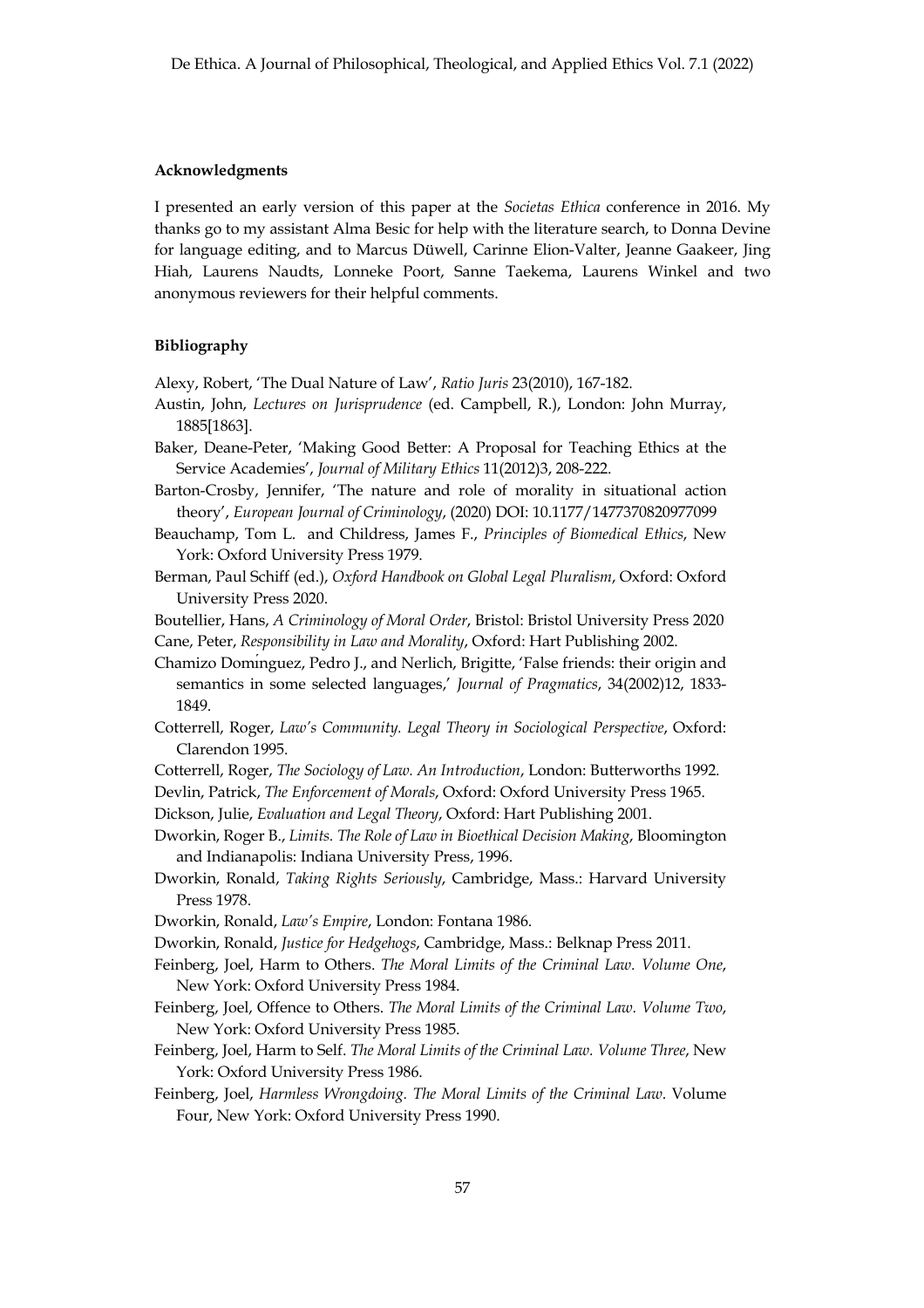- Fennell, David A. and Malloy, David C., 'Ethics and Ecotourism: A Comprehensive Ethical Model', *Journal of Applied Recreation Research*, 20(1995)3, 163-183.
- Fredman, Sandra, *Intersectional discrimination in EU gender equality and nondiscrimination law*, Luxembourg: Publications Office of the European Union 2016.
- Fuller, Lon L., 'Reason and Fiat in Case Law', *Harvard Law Review* 59(1946), 376-395.
- Fuller, Lon L., *The Morality of Law*, New Haven: Yale University Press 1969[1964].
- Fuller, Lon L., *The Principles of Social Order. Selected Essays of Lon L. Fuller* (edited by Winston, Kenneth I.), Oxford: Hart Publishing 2001[1981].
- Gaakeer, Jeanne, 'Iudex Translator: the reign of finitude', in Pier Giuseppe Monateri (ed.), *Methods of Comparative Law*, Cheltenham UK: Edward Elgar 2012, 252-269.
- George, Robert P., *Making Men Moral. Civil Liberties and Public Morality*, Oxford: Oxford University Press, 1993.
- Greenawalt, Kent, 'Legal Enforcement of Morality' in: Patterson, Dennis (ed.), *A Companion to Philosophy of Law and Legal Theory,* Oxford: Blackwell 1996, 475-487
- Hart, H.L.A., *Law, Liberty and Morality*, Oxford: Oxford University Press 1963.
- Hart, H.L.A., *The Concept of Law*, Oxford: Clarendon 1994[1961].
- Husak, Douglas N., 'Drugs: Moral and Legal Issues' in: Chadwick, Ruth (ed.), *Encyclopaedia of Applied Ethics*, Volume 1, Academic Press 1998, 849-858.
- Joppke, Christian, 'Islam and the Legal Enforcement of Morality', *Theory and Society* 43(2014)6, 589-615.
- Kuhse, Helga et al., 'End-of-life decisions in Australian medical practice'. *Medical Journal of Australia* 166(1997)4, 191-196.
- Mampuys, Ruth, *The deadlock in European GM Crop Authorisations as a Wicked Problem by Design. A Need for Repoliticisation of the Decision-Making Process* (diss. Erasmus University Rotterdam) 2021.
- Moss, Kate and Hughes, Rowland, 'Hart–Devlin revisited: law, morality and consent in parenthood', *Medicine, Science and the Law*, 51(2011)2, 68-75.
- Radbruch, Gustav, *Rechtsphilosophie* (hrsg. Erik Wolf und Hans-Peter Schneider) Stuttgart: K.F. Koehler 1973[1932].
- Rawls, John, *A Theory of Justice*, Oxford: Oxford University Press 1999[1971].
- Raz, Joseph, *Practical Reason and Norms*, London: Hutchinson 1975.
- Raz, Joseph, 'The Rule of Law and its Virtue', in: *The Authority of Law: Essays on Law and Morality*, Oxford: Clarendon Press 1979, 210-229.
- Robeyns, Ingrid, 'Ideal Theory in Theory and Practice', *Social Theory and Practice*, 34(2008)3, 341–362. http://www.jstor.org/stable/23558712.
- Selznick, Philip, 'Sociology and Natural Law', *Natural Law Forum* 6(1961), 84-108.
- Shiner, Roger A., 'Law and Morality' in: Patterson, Dennis (ed.), *A Companion to Philosophy of Law and Legal Theory*, Oxford: Blackwell 1996, 436-449.
- Shklar, Judith N., *Legalism. Law, Morals, and Political Trials*, Cambridge, Mass.: Harvard University Press 1964.
- Siems, Mathias, *Comparative Law*, Cambridge: Cambridge University Press 2014.
- Skolnick, Jerome H., 'Coercion to Virtue', *Southern California Law Review*, 41(1968)3, 588-641.
- Taekema, Sanne, *The Concept of Ideals in Legal Theory*, The Hague: Kluwer Law International 2003.